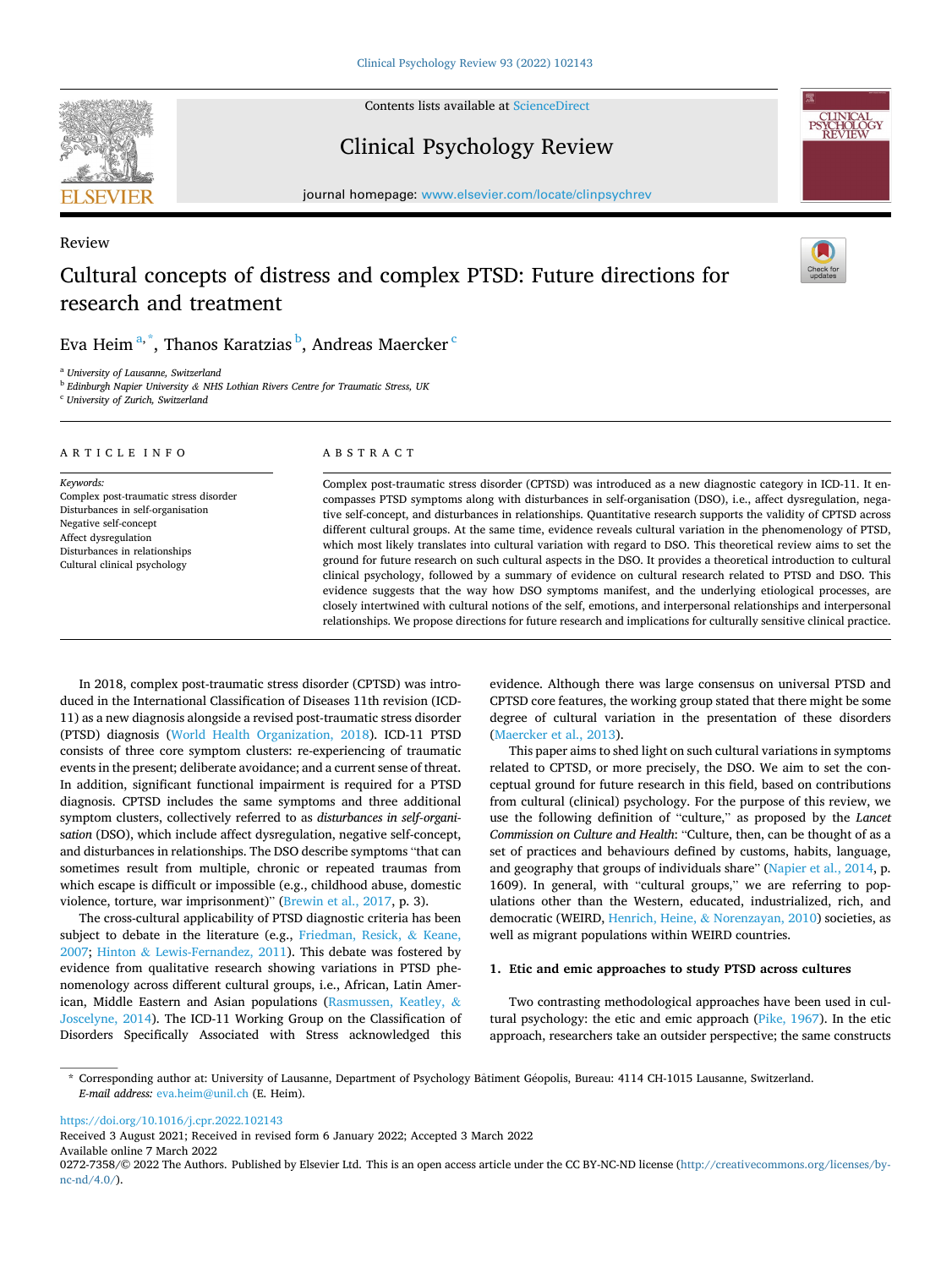and measures are applied across cultural groups, and results are compared across groups by means of quantitative methods. By contrast, the emic approach takes the viewpoint of the insider; using qualitative methods, researchers describe the views, thoughts, or behaviors of the studied group without applying predefined concepts and categories. Thus, in emic research, no direct comparisons can be drawn.

In epidemiology, etic research applies the same diagnostic criteria across different cultural groups. For instance, in the World Mental Health Surveys ([Kessler et al., 2007](#page-11-0)), prevalence rates of mental disorders were assessed with the Composite International Diagnostic Interview (CIDI, [World Health Organization, 1990](#page-13-0)) across 28 countries. The CIDI measures the presence or absence of mental disorders defined in the Diagnostic and Statistical Manual of Mental Disorders, Fourth Edition (DSM-IV, [American Psychiatric Association, 1994](#page-10-0)), and ICD-10 [\(WHO,](#page-13-0)  [1992\)](#page-13-0). In the World Mental Health Surveys, PTSD lifetime prevalence varied cross-nationally ([Koenen et al., 2017\)](#page-11-0). The PTSD prevalence rate was particularly low in China (0.3%), and, most remarkably, 0.0% among a Yoruba-speaking sample in Nigeria ([Gureje, Lasebikan, Lola,](#page-11-0) & [Makanjuola, 2006\)](#page-11-0).

Emic research collects and describes *cultural concepts of distress*  (CCDs)*,* a term that was introduced in DSM-5 ([American Psychiatric](#page-10-0)  [Association, 2013](#page-10-0)). CCDs include i) culture-specific *idioms of distress*; ii) *explanatory models*; and iii) *cultural syndromes* (Lewis-Fernández & Kir[mayer, 2019\)](#page-12-0). Idioms of distress encompass verbal and nonverbal expressions of suffering. Explanatory models refer to etiological assumptions, which are often based on mind–body concepts and spiritual beliefs. And cultural syndromes describe the co-occurrence of symptoms within a syndrome that is distinct from diagnostic categories listed in ICD or DSM. A vast amount of evidence has been collected on such CCD related to trauma ([Kohrt et al., 2014; Rasmussen et al., 2014](#page-12-0)).

Although the etic and emic perspective may seem to be mutually exclusive at first glance, they rather complement each other: Etic research – i.e., the application of the same constructs and measures across cultures – will provide the indications for cultural similarities and variations, whereas emic research – i.e., qualitative methods assessing cultural concepts of distress – will help us to better understand them ([Chentsova-Dutton, Ryder,](#page-10-0) & Tsai, 2014). And vice versa, emic research can be used to develop diagnostic categories that are valid across cultures.

As outlined by Lewis-Fernández [and Kirmayer \(2019\),](#page-12-0) a true "global nosology" distills phenomenological information from different cultures and reduces this information to universally applicable core features:

Psychiatric disorders are very different from CCDs both in their semiotics and their pragmatic function. One way to conceptualize their relationship is to think of psychiatric disorders as what is left when CCDs are subjected to a process of abstraction and decontextualization that emphasizes the formal, structural (nomothetic) aspects of the presentations over the idiosyncratic, narrative (ideographic) components. (p. 789).

#### **2. Cultural validity of the CPTSD diagnostic concept**

CPTSD as an own diagnosis was first proposed by [Herman \(1992\)](#page-11-0) for survivors of prolonged and repeated trauma who showed affective changes, pathological relationships and pathological changes in identity, among other symptoms ([Maercker, 2021](#page-12-0)). Subsequently, the diagnosis "Disorders of Extreme Stress Not Otherwise Specified" (DESNOS, [Herman, 1992\)](#page-11-0) was introduced to the Appendix in DSM-IV ([American](#page-10-0)  [Psychiatric Association, 1994](#page-10-0)). DSM-IV field trials ([van der Kolk, Roth,](#page-12-0)  [Pelcovitz, Sunday,](#page-12-0) & Spinazzola, 2005) of this diagnosis were conducted using the Structured Interview for Disorders of Extreme Stress (SIDES, [Pelcovitz et al., 1997](#page-12-0)).

[de Jong, Komproe, Spinazzola, van der Kolk, and Van Ommeren](#page-11-0)  [\(2005\)](#page-11-0) examined the cross-cultural validity of the DESNOS concept across three post-conflict samples in Algeria, Ethiopia and Gaza. At that time, data from populations other than WEIRD societies were lacking. The study by [de Jong et al. \(2005\)](#page-11-0) showed that the factor structure of the SIDES was not stable, indicating that the theoretical concept of DESNOS was not the same across the three samples. In addition, they found that some features were less prevalent in the studied samples than in the DSM-IV trials, such as suicidal ideation, risk taking, victimizing others, as well as feelings of guilt and shame. The authors provided meaningful insights about cultural and contextual aspects that might explain these differences. Based on these results, the authors proposed "the construction of a universal core module to capture the consequences of extreme stress across cultures, with local modules that fit culturespecific expressions of extreme stress" ([de Jong et al., 2005](#page-11-0), p. 20). In this context, they also proposed distinguishing three different types of symptoms: core symptoms that are the same across cultures (type A); symptoms that are unique to a culture but reflect universal underlying problems (type B); and expressions of culture-specific processes that have specific symptoms (type C). In addition, the authors suggested including type B and C symptoms in local modules. The newly developed CPTSD diagnosis was developed with the aim of providing the core symptoms that are invariant across cultural groups (type A).

In contrast to the DESNOS study by [de Jong et al. \(2005\),](#page-11-0) there has been substantial evidence across different cultures that the new CPTSD diagnosis in ICD-11 represents an independent diagnostic construct. The distinction between PTSD and CPTSD has been demonstrated in more than 10 studies testing its factorial structure in clinical and nonclinical samples in the UK, USA, Denmark, Austria, Germany, Israel, Bosnia and Uganda [\(Brewin et al., 2017\)](#page-10-0). Further evidence regarding the factorial structure of CPTSD also suggests that this is an independent diagnostic construct in Eastern Asian countries [\(Ho et al., 2020\)](#page-11-0) as well as among three community samples in Nigeria, Kenya and Ghana ([Owczarek et al.,](#page-12-0)  [2020\)](#page-12-0). More recently, using network analysis, [Knefel et al. \(2019\)](#page-11-0) and [Knefel et al. \(2020\)](#page-11-0) confirmed that the structure of CPTSD was similar in population-based samples from Germany, Israel, UK and USA, and in a cross-cultural comparison of clinical samples from Austria, UK and Lithuania, respectively. And [Nickerson et al. \(2016\)](#page-12-0) found support for the proposed two-factor structure (i.e., PTSD and DSO) in a sample of 134 severely traumatized refugees in Switzerland.

Thus, etic research indicates that CPTSD as a diagnostic construct is valid across different cultural groups, and that the core symptoms of CPTSD are universally applicable. From this evidence, it seems pertinent to conclude that the complex phenomenology of mental disorders in the sequelae of multiple, chronic or repeated trauma was successfully reduced to what [de Jong et al. \(2005\)](#page-11-0) considered type-A symptoms. Or, in the words of Lewis-Fernández [and Kirmayer \(2019\)](#page-12-0), these symptoms reflect the formal, structural aspects of CPTSD after "a process of abstraction and decontextualization" (p. 789). What remains to be done is more emic research to define what [de Jong et al. \(2005\)](#page-11-0) named as type-B and C symptoms, or what Lewis-Fernández and Kirmayer (2019) define as "the idiosyncratic, narrative (ideographic) components" of CPTSD (p. 789). If the DSO are universal aspects of CPTSD, we can start exploring cultural variations in how these three symptom areas are expressed, and what they mean across different cultures.

## **3. Culture and CPTSD: theoretical background**

[Chentsova-Dutton and Maercker \(2019\)](#page-10-0) suggest using the concept of cultural scripts to study culturally shaped responses to traumatic stress. Cultural scripts are schemas, thus thoughts, cognitions, emotions and behaviors that are sequentially arranged and causally interlinked ([Chentsova-Dutton](#page-10-0) & Maercker, 2019; [Chentsova-Dutton](#page-10-0) & Ryder, [2019\)](#page-10-0). They include both mental representations (e.g., beliefs, values, expectations) as well as observable, structured practices (e.g., consensually understood behaviors). Normative scripts are ways of feeling, thinking or behaving that are "socially approved." By contrast, *deviant cultural scripts* involve mental representations and practices that are still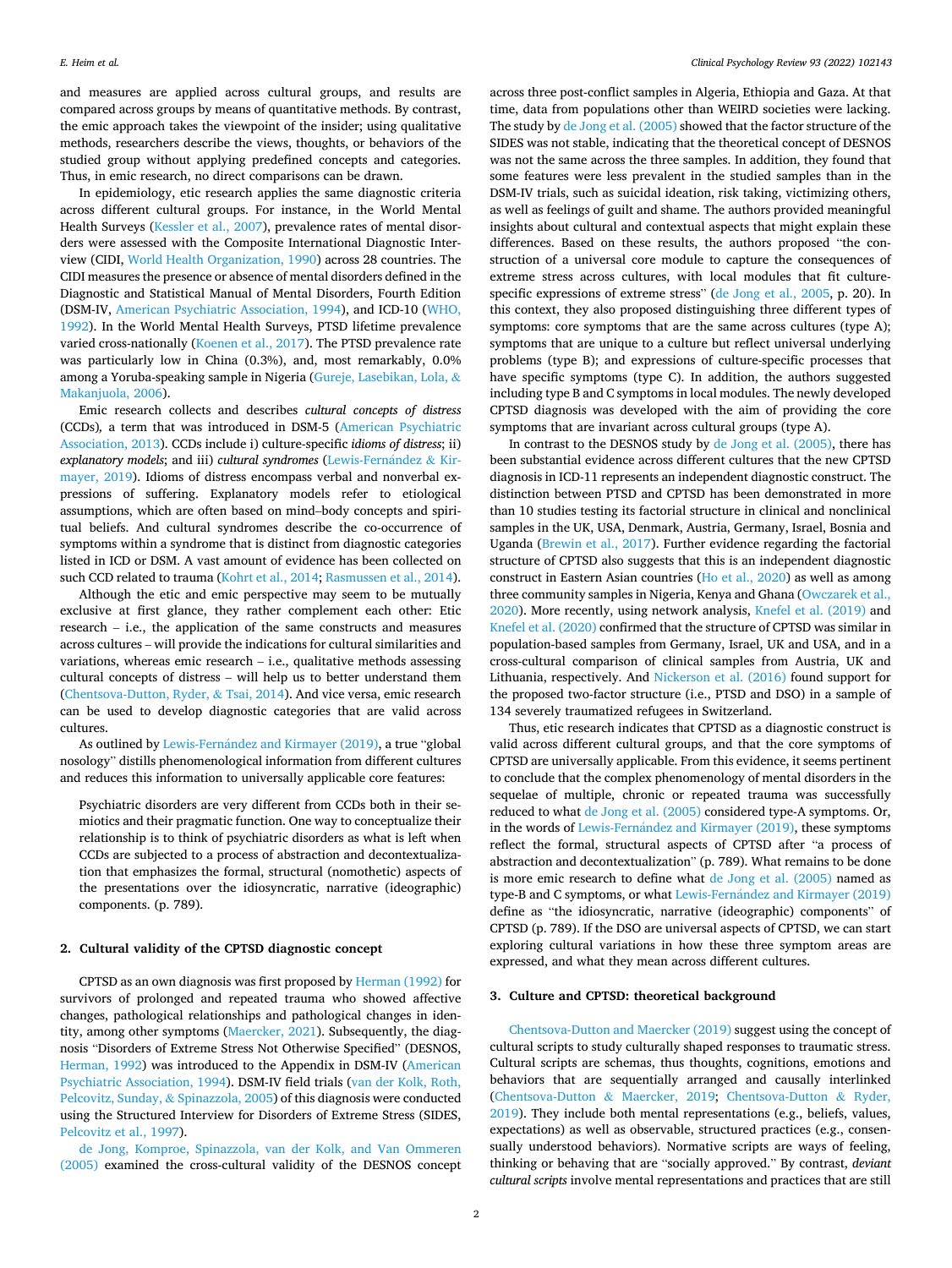comprehensible, but understood as abnormal and undesirable [\(Chent](#page-10-0)[sova-Dutton et al., 2014\)](#page-10-0) [\(Chentsova-Dutton](#page-10-0) & Ryder, 2019).

A subset of deviant scripts pertains to mental disorders. Such deviant scripts

shape where we draw the line between health and illness, how we recognize a problem, what we call it, and how we talk about it (or avoid talking about it). They inform us about possible causes, signs and symptoms, seriousness, and anticipated course. Finally, they provide us with guidance about whether to seek help, how to do so, and what treatments might be most effective. ([Chentsova-Dutton](#page-10-0)  $\&$ [Ryder, 2019](#page-10-0), p. 373).

As the term suggests, deviant scripts *deviate* from normative scripts and can thus only be fully understood in reference to the latter ([Chentsova-Dutton et al., 2014\)](#page-10-0).

Cultural scripts can be used as a starting point for studying CPTSD, and particularly the DSO, across cultures. The three DSO symptom clusters in CPTSD lie at the heart of what has been investigated in cultural psychology during the past decades: notions of the self, emotion expression and interpersonal relationships (Heine & [Ruby, 2010\)](#page-11-0). Insights from such basic research are most relevant for a better understanding of psychopathology, as pointed out by [Chentsova-Dutton and](#page-10-0)  [Maercker \(2019\):](#page-10-0) "The ways in which mental illness disrupts psychological functioning should be considered against cultural referents of what it means to be a normally or an ideally functioning person" (p. 3). Hence, concepts and empirical research brought forward in cultural psychology related to nonpathological notions of the self, emotions and interpersonal relationships can be used to better understand the DSO in a cultural context.

In the following, we review evidence from etic and emic research related to CPTSD. Etic and emic research will complement each other in this field of research. [Chentsova-Dutton et al. \(2014\)](#page-10-0) bring it to the point by the following statement: "Cross-national differences raise but do not answer questions about underlying processes, about *why* a difference is observed" (p. 340). In this sense, we aim to present both literature that raises potential questions, as well as literature that provides initial answers to such questions. Even though affect dysregulation comes first in the description of the DSO ([Brewin, 2020;](#page-10-0) [Maercker et al., 2013](#page-12-0)), we start with negative self-concept to develop our argument.

#### **4. Negative self-concept**

This symptom cluster is reflected in persistent "beliefs about oneself as diminished, defeated or worthless, accompanied by feelings of shame, guilt or failure related to the traumatic event" ([Brewin, 2020](#page-10-0), p. 2). Negative beliefs about oneself are intimately related with normative assumptions of what constitutes a valuable person and an appreciated member of society. To take a closer look at how culture relates to negative self-concepts, we first provide a short overview of cultural aspects in the self-concept itself. Thereafter, we review evidence related to DSO-related cognitions (i.e., negative beliefs about oneself), followed by a subsection on self-related emotions (i.e., shame and guilt).

## *4.1. Cultural aspects in the self-concept*

In etic research, much emphasis has been given to studying notions of the self and how the self interacts with the social world, which has found expression in the dichotomies between *individualism* vs. *collectivism* ([Hofstede, 1980\)](#page-11-0) or the *independent* vs. the *interdependent* self (Markus & [Kitayama, 1991](#page-12-0)). The independent vs. interdependent self-concept provides two different cultural mandates: In independent cultural contexts, the main mandate is autonomy, self-esteem and uniqueness, and people's behavior is guided by their own attitudes, motivational goals or values. In interdependent contexts, "the notion of personhood does not coincide with the boundary of the skin"

([Kirmayer, 2007,](#page-11-0) p. 242). According to this view, a person is fundamentally a social being, and the self is defined through a strong commitment with the family and the community at large. The corresponding cultural mandates are relatedness and having harmonious relationships (e.g., [Kitayama, Karasawa, Curhan, Ryff,](#page-11-0) & Markus, [2010;](#page-11-0) Markus & [Kitayama, 1991](#page-12-0)).

[Heine \(2001\)](#page-11-0) describes cultural differences regarding the selfconcept based on the comparison between East Asian and US American culture. This comparison emphasizes the flexibility vs. consistency of the self, with East Asians being more likely to view selves as changing across different situations, whereas the self is experienced as relatively stable across situations in the US. In addition, East Asians conceptualize the self as being malleable, and the individual is required to be responsive to the needs of others by changing aspects of the self. By contrast, in the view of North Americans, the social world is malleable, and the individual has the control to shape it, which is reflected in the concepts of personal control and agency.

Evidence also shows that not only the self-concept itself, but also the construction of self-regard or self-esteem, varies across cultures. [Heine,](#page-11-0)  [Lehman, Markus, and Kitayama \(1999\)](#page-11-0) describe the need for self-regard, or having positive feelings towards oneself, as an important aspect of North American culture. By contrast, in East Asian culture, self-criticism is seen as an important way to motivate the individual to do his or her best to improve, and to adjust the self to better fit the social environment. Self-esteem or self-regard, expressed in positive feelings towards oneself, would be seen as a sign that one is not doing enough to become a better person.

Cultural differences in the conceptualization of the self have a potential effect on psychological processes related to PTSD and CPTSD. In East Asia, [Ho et al. \(2020\)](#page-11-0) found that a higher proportion of young adults met criteria for CPTSD (3.6%) than PTSD (1.9%), which stands in contrast to other studies where the prevalence of PTSD was equal or higher than CPTSD ([Ben-Ezra et al., 2018](#page-10-0); [Cloitre et al., 2019\)](#page-10-0). The authors posit that DSO symptoms may be more common in East Asian cultures, due to the higher tendencies to agree with negative selfstatements (Y.-H. [Kim et al., 2008a\)](#page-11-0). Despite promising results confirming the two-factor structure of PTSD and CPTSD, the authors conclude that "more research with nationally representative and clinical samples is needed to confidently determine the validity of this model in Asia" ([Ho et al., 2020](#page-11-0), p. 7).

## *4.2. Negative beliefs about oneself*

Self-related cognitions are shaped by normative cultural scripts, and by *intersubjective* knowledge. At the *intersubjective level*, people are asked which beliefs and values they *perceive to be widespread* in their respective cultural group [\(Chiu, Gelfand, Yamagishi, Shteynberg,](#page-10-0) & Wan, 2010). Intersubjective perceptions can differ from individual values and beliefs (i.e., what I personally value or think), but also from culturally shared knowledge or values (i.e., what most people in my group of reference *actually* value or think). Perceived deviation from intersubjective normative scripts may lead to negative appraisals of oneself. Thus, the negative appraisal itself ("I am a bad person") is most likely universal, but the meaning of this negative appraisal ("I am a bad person *because…*") is culturally shaped.

To account for cultural differences in self-construal and their potential impact on PTSD symptomatology, [Jobson \(2009\),](#page-11-0) developed the "Threat to the Conceptual Self" (TCS) model. This model is older than the proposal for a new CPTSD diagnosis in ICD-11 and therefore focuses on PTSD only. Nevertheless, it delivers valuable theoretical contributions to cultural considerations regarding negative self-concept in CPTSD. The TCS is based on theories regarding memory and the self ([Conway, 2005](#page-10-0)), cultural concepts of the self (Markus & [Kitayama,](#page-12-0)  [1991\)](#page-12-0), and cognitive processes in the development of PTSD ([Ehlers](#page-10-0)  $\&$ [Clark, 2000](#page-10-0)). In accordance with [Ehlers and Clark \(2000\),](#page-10-0) the TCS posits that PTSD is accompanied by a current sense of threat, which can be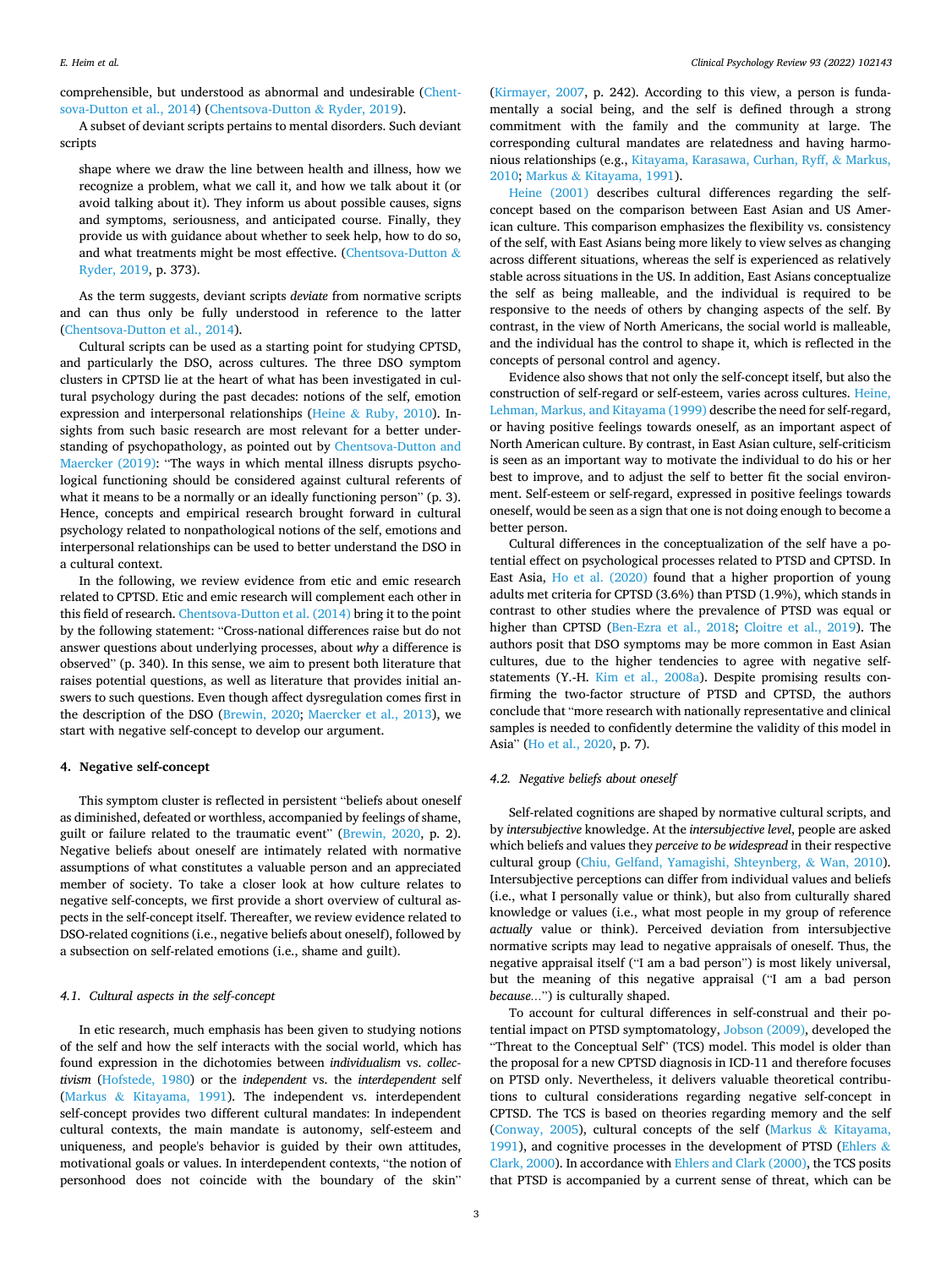either external or internal. The external sense of threat is caused by the perception of the world as a dangerous place, whereas internal threat is described as "a threat to one's view of oneself as a capable/acceptable person who will be able to achieve important life goals" [\(Ehlers](#page-10-0) & Clark, [2000,](#page-10-0) p. 320). [Jobson \(2009\)](#page-11-0) particularly focuses on this internal sense of threat and its relevance for PTSD symptomatology. The internal sense of threat in the aftermath of trauma may touch on different aspects of the self-concept, depending on one's cultural background.

In accordance with this assumption, [Jobson and O'Kearney \(2009\)](#page-11-0)  showed significant interactions between culture and PTSD symptomatology: Among trauma survivors with independent self-construal, three cognitive variables differentiated between those with PTSD and those without PTSD: greater mental defeat; fewer control strategies; and greater permanent change. By contrast, among trauma survivors with interdependent self-construal, no significant differences between those with and without PTSD were found regarding these cognitive appraisals. The authors conclude that "appraisals of personal responsibility, autonomy and control have greater impact on post-trauma psychological adjustment of trauma survivors from independent cultures than for trauma survivors from interdependent cultures" (p. 260).

More recent empirical evidence showed that disruptions in selfconcept (i.e., self-discrepancies and trauma-themed self-concept) in the aftermath of trauma correlated significantly with negative self, world and self-blame appraisals among British participants, but not among Asian immigrants (Engelbrecht & [Jobson, 2020\)](#page-10-0). However, this was not confirmed in a second study by the same authors. In this second study, those with PTSD had greater self-discrepancies than those without PTSD in both groups, thus no cultural differences were observed. These results are limited by the fact that Asian immigrants may have lived in the UK for several years and thus have undergone a process of acculturation. The authors conclude that more research is needed on the relationship between interdependent and independent self-construal, negative self-concept, and PTSD.

In the TCS, [Jobson \(2009\)](#page-11-0) further posits that the independent vs. interdependent self-construal has important implications for memory processes in the context of PTSD. Autobiographical remembering reaf-firms the self as either an independent or interdependent entity ([Wang](#page-12-0)  $\&$ [Conway, 2004](#page-12-0)). Thus[,Jobson \(2011\)](#page-11-0) compared trauma survivors from individualistic vs. collectivistic cultures with regard to their autobiographic memories. In support of her hypothesis, she found that among trauma survivors in individualistic cultures, those with PTSD showed lower *levels* of autonomous orientation in their autobiographic memories than those without PTSD. By contrast, in collectivistic cultures, trauma survivors with PTSD showed *higher* levels of autonomous orientation in their memories than those without PTSD. One possible interpretation of this result is that "People who deviate from cultural expectations in terms of autonomous orientation in autobiographical remembering may be more vulnerable to developing PTSD" ([Jobson,](#page-11-0)  [2011,](#page-11-0) p. 180). This is in line with the concept of deviant scripts and their relevance for psychopathology [\(Chentsova-Dutton et al., 2014](#page-10-0)).

In addition to such etic research approaches, insights from emic research grasp aspects of negative self-concept that are not directly comparable across different cultural groups. A mixed-methods study in Austria revealed five main themes reporting positive and negative emotions and attitudes towards oneself in the context of CPTSD ([Weindl](#page-13-0)  & [Lueger-Schuster, 2018](#page-13-0)). Statements expressing positive beliefs about oneself referred to autonomy, control and self-esteem, e.g., feeling confident and proud of oneself, expressing one's opinion at all times, not caring about other persons' opinion or a general feeling of selfsatisfaction. By contrast, negative beliefs included feeling like a loser or failure, e.g., with regard to one's intellectual capacities, the ability to grasp opportunities, or to hold on to a position. One important aspect was expressed as follows: "Participants reported that despite their efforts they had always felt incapable of feeling satisfied with themselves: 'I am never satisfied with myself. There is always something to find a mistake in'" (Weindl & [Lueger-Schuster, 2018,](#page-13-0) p. 8). As aforementioned, never

being satisfied with oneself would be normative in East Asian cultures.

In summary, evidence so far indicates that notions of negative beliefs about oneself are culturally shaped. Future research will show to what extent this has a direct impact on the etiology of PTSD, and corresponding prevalence rates, as raised by [Ho et al. \(2020\)](#page-11-0). And even if negative beliefs about oneself are a pancultural aspect of CPTSD, there is most likely cultural variation in the content of such negative beliefs, and the meaning assigned to it. Emic research in different cultural groups can be used to shed light on such cultural variation.

# *4.3. Shame and guilt*

Shame is primarily a social emotion linked to social standing and personal reputation. The *social self* refers to one's identity in relation to the social environment, and shame occurs in situations of threat to the social self, such as negative judgment, defeat, low rank, rejection and social exclusion [\(Budden, 2009](#page-10-0)). A difference between external and internal shame has been postulated by [Gilbert \(2003\)](#page-11-0). External shame arises from being shamed by others and is intersubjective in nature: "it is what one thinks is in the minds of others about the self that is the source for this type of shame" (p. 1213). By contrast, internal shame refers to the inner experience of the self as being devalued and unattractive. Guilt, in contrast to the self-focus of shame, arises from the motivation to avoid doing harm to others: "Guilt is not rooted in 'threat to the self,' or need for rapid defenses of the self. Rather, for guilt there must first be some concern with the welfare of others, such that the (distress) experiences of others matter" [\(Gilbert, 2003,](#page-11-0) p. 1206).

Evidence from anthropological research shows that across cultures, deviations from normative cultural scripts are sanctioned by shame and disgrace ([Gilbert, 2003](#page-11-0)). Although shame is a pancultural human emotion, there are important differences in notions of shame. [Fessler](#page-11-0)  [\(2004\)](#page-11-0) examined shame in an emic study among Malay people in the Indonesian province of Bengkulu on the southwest coast of Sumatra, and among middle-class participants in California. In both samples, shame was experienced in embarrassing situations or when social rules were violated. *Malu* (shame) was among the most prominent and frequently experienced emotions among Malay people, but among the least prominent emotions in California. Among the latter sample, shame was strongly linked to feelings of guilt, a link that did not emerge in the Malay sample. By contrast, in Bengkulu, *malu* was experienced in situations of subordination, i.e., in the presence of a more powerful member of society. In California, no reporting of shame in situations of subordination occurred. Drawing on literature from other parts of the world, the author concludes that shame in the face of subordination is prominent in many cultural groups, but not in "Western" individualistic societies.

In their study regarding the cultural validity of DESNOS, [de Jong](#page-11-0)  [et al. \(2005\)](#page-11-0) found that shame and guilt were less prevalent in the samples under study than in the DSM-IV field trials. The authors explained that in the studied groups, guilt was related to actual behavior that is conceived as right or wrong, and shame was related to actual social or living conditions such as being poor or walking around in ragged clothes. Thus, the SIDES ([Pelcovitz et al., 1997\)](#page-12-0) seemed to have a lack of conceptual equivalence for shame and guilt. Findings such as the emic study by [Fessler \(2004\)](#page-11-0) shed light on the reasons for this lack of validity: Being poor or walking around in ragged clothes indicates subordination in relation to wealthier and more powerful members of society, a concept that seems to be more relevant in collectivistic cultures. By contrast, guilt was not a common emotion among Malay people, and the ethnographic work showed that they did not have a clear concept of guilt.

The International Trauma Questionnaire [\(Cloitre et al., 2018](#page-10-0)) asks about notions of failure and worthlessness, but not about shame and guilt, which may have contributed to the increased validity of the instrument when compared to the SIDES. However, this is an assumption, and more research is needed to better understand specific notions of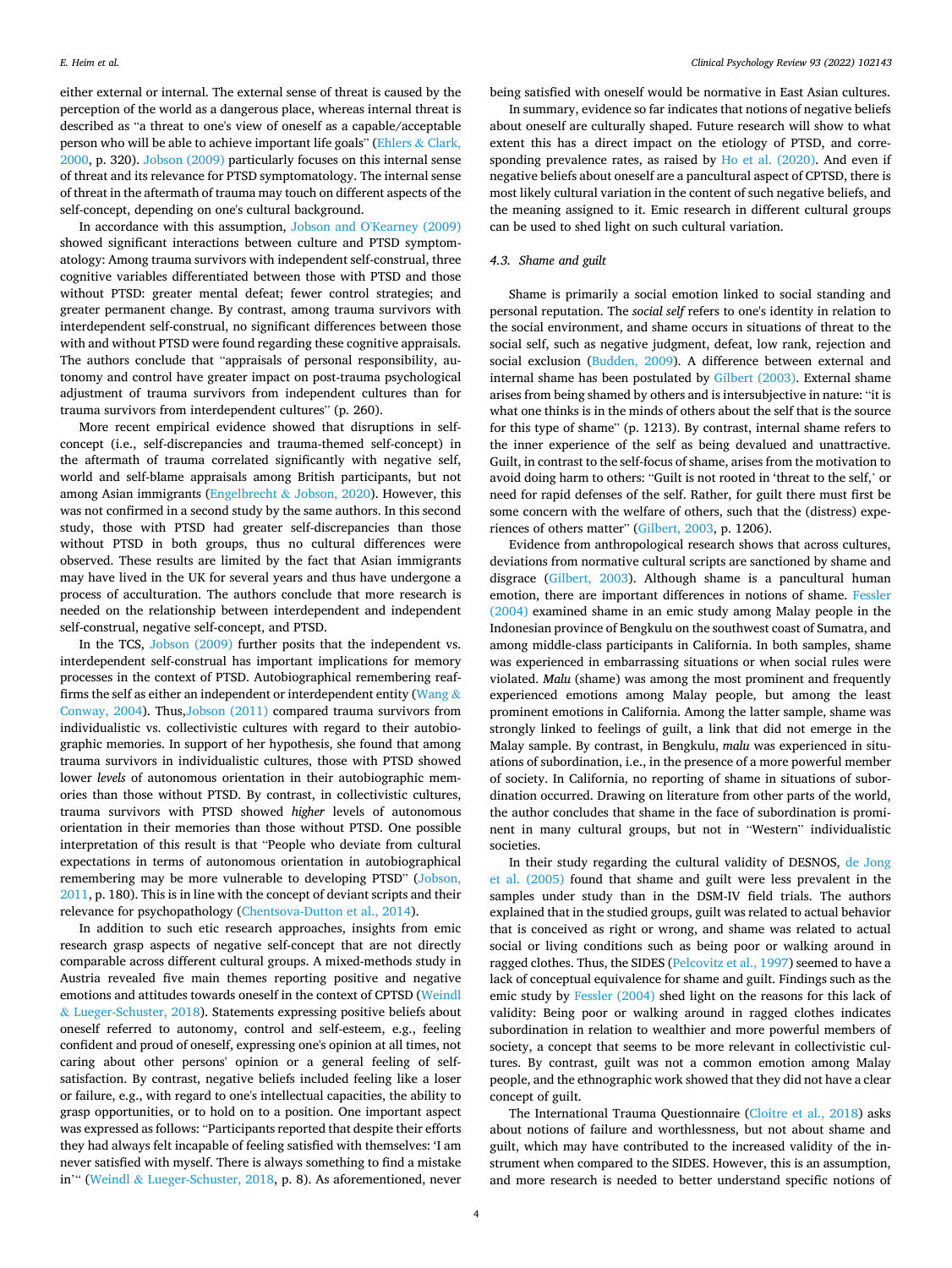shame and guilt across cultures. In addition, shame seems to arise from norm violations across cultures, but normative scripts about appropriate behavior are culture-specific. For this reason, it is vital to explore the type of norm violations in specific cultural groups that may foster shame in victims. As an example, victims of child sexual abuse are shunned for bringing shame to the family among Muslim Pakistani communities in Britain (Gilligan & [Akhtar, 2006\)](#page-11-0). Another example is reported by [Fessler \(2004\)](#page-11-0) from the Malay study, where a young woman committed suicide out of shame because she became pregnant out of wedlock. Thus, in the context of CPTSD, it is most relevant to explore normative scripts in particular cultural groups through emic research. Such research will help to better understand notions of deviations from normative scripts and how they relate to negative self-concepts, shame and guilt.

#### **5. Affect dysregulation**

The second DSO symptom is characterized by difficulties in affect regulation, which "may take the form of hyperactivation, the tendency to experience intense emotions that cannot readily be moderated, or of hypoactivation, in which there is an absence of normal feeling states, or of both" ([Brewin, 2020](#page-10-0), p. 4). If we conceptualize psychopathology as deviance from the normative, our reference points with regard to affect regulation are culture-specific, normative aspects in emotion expression, experience, and regulation. In the same line of thinking, [Mesquita and](#page-12-0)  [Walker \(2003\)](#page-12-0) suggest that emotional disturbances are "relative to the cultural emotion norms and practices that form their context" (p. 778).

In their seminal review, [Mesquita and Frijda \(1992\)](#page-12-0) disentangled universal from culture-specific facets in emotions, drawing on a cognitive model of emotions. According to this model, antecedent events are encoded and appraised, which leads to emotional behavior through physiological reaction patterns. Emotions can be voluntarily regulated, either through inhibitory control or enhancement. According to this review, certain event types (e.g., loss of a person or rejection from the social group) universally arouse emotions. Evidence also indicates cultural similarities regarding event appraisal (e.g., the pleasantness or unpleasantness of a situation, whether it is considered unfair, or the significance of the situation for one's relationship with others). And there is evidence showing a universal human set of emotional reaction modes, e.g., response inhibition or expression control.

At the same time, there is clear indication of cultural variation in normative cultural scripts related to *emotional practices* ([Mesquita](#page-12-0) & [Walker, 2003](#page-12-0)). Such emotional practices are shaped by one's selfconcept, and by the way social relationships are lived. In the following, we review literature on cultural aspects in emotion regulation in the context of post-traumatic stress. In accordance with the cognitive model of emotions and emotional difficulties (Mesquita & [Frijda, 1992](#page-12-0); Mesquita & [Walker, 2003\)](#page-12-0), we structure this evidence along the following elements: antecedent events, appraisal of events, valence of emotional states, and emotion regulation.

# *5.1. Antecedent events*

With regard to antecedent events, there is no question that multiple, chronic or repeated trauma such as childhood abuse, domestic violence or torture, universally cause severe distress in humans, with primary emotions of fear, helplessness and horror [\(Grey, Holmes,](#page-11-0) & Brewin, [2001\)](#page-11-0). Evidence also shows that symptoms of PTSD result from traumatic events across culturally diverse samples ([Hinton](#page-11-0) & Lewis-[Fernandez, 2011](#page-11-0)). At the same time, there is indication of cultural variability with regard to the meaning attached to such traumatic events. [Budden \(2009\)](#page-10-0) argues that sexual abuse, combat or torture do not only cause physical threats, but they also threaten the integrity of one's social self. During such events, people experience acute domination and subjugation, along with violation of salient cultural norms and values, which results in deep feelings of failure, humiliation, loss of self-respect, or a feeling of disappointing others ([Wilson, Dro](#page-13-0)ždek, &

#### [Turkovic, 2006\)](#page-13-0).

Although these emotional reactions seem to be universally prevalent, cultural norms and values pose important implications for how such events are experienced, appraised and encoded. Thus, the threat to the social self depends on how this social self is conceptualized. Members of independent, individualistic cultural groups perceive the loss of agency and control as much more threatening than members of interdependent cultural groups, where agency is not given much importance ([Jobson](#page-11-0)  $\&$ [O'Kearney, 2009;](#page-11-0) Mesquita & [Walker, 2003\)](#page-12-0). By contrast, in an emic study in Nepal, [Kohrt and Hruschka \(2010\)](#page-12-0) found that trauma survivors conceptualized negative events as karma, related to past life sins, which caused feelings of guilt. In other cultural groups, such as Japan, social image (e.g., maintaining face) is important, and still other groups place much emphasis on honor (Mesquita & [Walker, 2003\)](#page-12-0). Boiger, Güngör, [Karasawa, and Mesquita \(2014\)](#page-10-0) showed that in cultures of honor, such as Turkey, both anger and shame are experienced frequently. Thus, if interpersonal trauma violates cultural norms related to karma, honor, or social image, this threat to the social self may be perceived as damaging as the threat to life and limb.

#### *5.2. Valence*

When it comes to the valence of emotions, it is most relevant to consider culture-specific, normative scripts related to desirable emotional states. The diagnostic criterion of affect dysregulation in CPTSD merely describes deviance from the normative by stating that it may take the form of hyperactivation or hypoactivation [\(Brewin, 2020](#page-10-0)). [Tsai, Knutson, and Fung \(2006\)](#page-12-0) showed that European Americans ideally wanted to experience more high-activation positive feelings (such as excitement), whereas East Asians valued low-activation positive emotions, such as serenity and feeling peaceful. Such desired emotional states are assumed to be congruent with cultural values of autonomy and uniqueness on the one hand, and social harmony and relatedness on the other ([Mesquita, De Leersnyder,](#page-12-0) & Albert, 2013). Similarly, [Eid and](#page-10-0)  [Diener \(2001\)](#page-10-0) found that feeling proud was rated as more desirable in two independent cultural groups (i.e., European Americans and Australians) than in two interdependent cultural groups (i.e., Chinese and Taiwanese), whereas the opposite pattern emerged for the feeling of guilt.

More recent empirical evidence confirms this assumption by showing that, having the "right" emotion is associated with positive well-being ([de Leersnyder, Kim,](#page-12-0) & Mesquita, 2015; [de Leersnyder, Mesquita,](#page-12-0)  [Kim, Eom,](#page-12-0) & Choi, 2014), and better health ([Consedine, Magai,](#page-10-0) & [Horton, 2005](#page-10-0)). Evidence also indicates *emotional acculturation* among immigrant populations, which means that more acculturated individuals show emotional patterns that are more similar to the majority group than less acculturated individuals [\(de Leersnyder, Mesquita,](#page-12-0) & Kim, [2011;](#page-12-0) [Jasini, De Leersnyder,](#page-11-0) & Mesquita, 2018). Emotional acculturation translates into better well-being and health: [Consedine, Chentsova-](#page-10-0)[Dutton, and Krivoshekova \(2014\)](#page-10-0) found that less emotional acculturation was related to greater somatic symptomatology among immigrants in the U.S., with origin from Haiti, the Dominican Republic, the Englishspeaking Caribbean and Eastern Europe.

Research in cultural clinical psychology has also focused on *alexithymia*, a concept that describes difficulties in identifying and describing subjective feelings, along with an externally oriented style of thinking [\(Parker, Taylor,](#page-12-0) & Bagby, 2001). Two studies ([Dere, Falk,](#page-10-0) & [Ryder, 2012](#page-10-0); [Ryder et al., 2008\)](#page-12-0) found higher scores of alexithymia among Chinese than among Euro-Canadians, an effect that was entirely explained by the difference in externally oriented thinking. No significant differences emerged regarding difficulties in identifying or describing feelings. The authors postulate that within Chinese culture, externally oriented thinking is not conceived as a difficulty but rather as "a tendency to not value inner emotional experience as particularly important" ([Ryder et al., 2008](#page-12-0), pp. 309–310).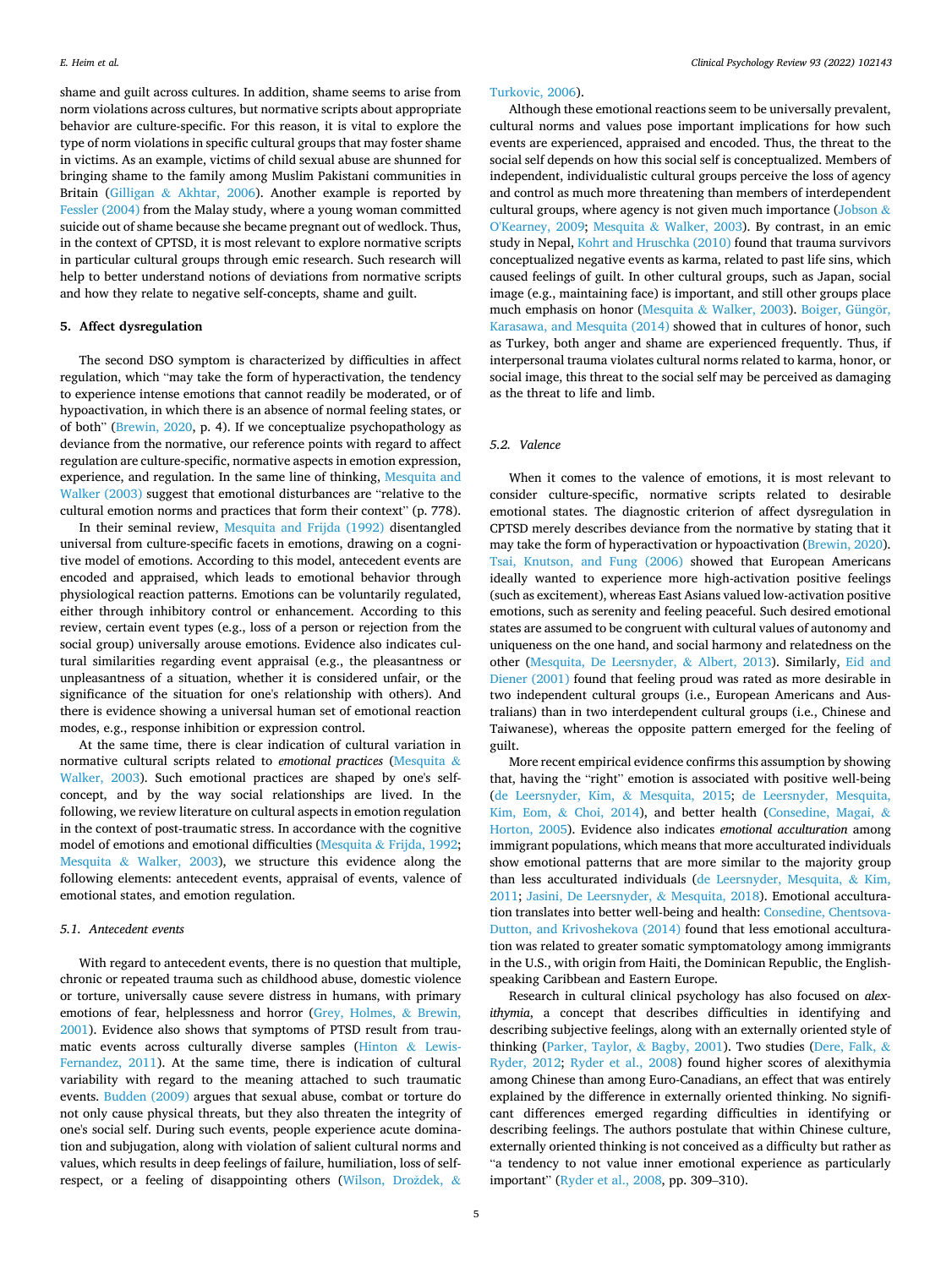#### *5.3. Emotion expression*

[Matsumoto et al. \(2008a\)](#page-12-0) mapped display rules across 32 countries by asking participants what they *should do* if they experienced a particular emotion (i.e., anger, contempt, disgust, fear, happiness, sadness, and surprise), on a scale ranging from emotion expression to hiding. Country scores on individualism correlated with emotional expressivity, which was mostly explained by the expression of positive feelings, such as happiness and surprise, among individualistic countries. Emotions seemed to be universally more expressed towards ingroup members than towards out-group members, but individualism was associated with more expression of negative emotions towards ingroups. Another study found that Chinese Americans express fewer emotions than Mexican Americans ([Soto, Levenson,](#page-12-0) & Ebling, 2005).

There is evidence suggesting that cultural variations in emotion expression translate into cultural differences with regard to psychopathology. [Chentsova-Dutton et al. \(2007\)](#page-10-0) hypothesized that reduced emotional reactivity in the context of depression would occur only in cultural contexts where open expression of emotions was highly valued. By contrast, *heightened* emotional reactivity should occur among cultural groups that value moderation. In line with their hypothesis, they found that, during a sad film, depressed European Americans cried less often and indicated less sadness than did nondepressed European Americans, whereas in the Asian American sample, depressed participants experienced and expressed more sadness during the sad movie than nondepressed participants. No group differences were found in the expression of positive feelings during an amusing film. The authors conclude that the relationship between depression and emotional reactivity may be moderated by prevailing cultural norms in emotion expression.

Emotion expression is also related to cultural norms regarding gender roles, which is relevant for PTSD symptoms in the aftermath of trauma. As an example, in Latin American culture, masculinity is shaped by the cultural value of *machismo* (Nuñez [et al., 2016\)](#page-12-0). In a systematic review, [Kaiser, Hanschmidt, and Kersting \(2020\)](#page-11-0) found a positive relationship between masculine norms that prescribe restrictive emotionality, such as machismo, and PTSD symptoms. And [Ventevogel and Faiz](#page-12-0)  [\(2018\)](#page-12-0) describe clear gender roles regarding emotion expression in Afghanistan: Whereas cultural norms encourage women to express negative emotions, such as sorrow and grief, e.g., through culturally prescribed ways of storytelling and lamenting, masculine honor requires the endurance of (emotional) pain without expressing it openly. The authors show implications for epidemiological studies on PTSD in Afghanistan.

#### *5.4. Emotion regulation*

Emotions and emotion regulation processes are not only *shaped* by the self and the social context, but they rather *serve* particular cultural mandates [\(de Leersnyder et al., 2015](#page-12-0)). Thus, emotions have a functional role of guiding adaptive behavior in a culture-specific manner:

while the goal of emotion regulation may universally be proper selfpresentation and relationship maintenance, specific cultural models define the norms for self-presentation, as well as the ways to maintain a relationship. Cultural models thus set specific goals for emotion regulation. In this way, emotion regulation ties a person to the most important cultural goals and values. ([Mesquita et al., 2013](#page-12-0), p. 297).

In other words, emotional phenomena that fit and reinforce cultural concepts of self and relationship will be upregulated, whereas emotions that contradict such models will be downregulated ([Mesquita et al.,](#page-12-0)  [2013;](#page-12-0) Mesquita & [Walker, 2003](#page-12-0)).

Emotion regulation processes seem to be unconscious and effortless to a large extent:

given the functional role of emotions in guiding adaptive behaviour, we contend that effortful emotion regulation must be very limited; it is "culture's last resort" for shaping emotions in a culturally normative fashion, used only when all other means have failed. [\(Mesquita](#page-12-0)  [et al., 2013,](#page-12-0) p. 297).

This is most relevant for mental health. When individuals perceive deviations with regard to their emotional experiences, they may use behavioral (e.g., situation selection) and cognitive strategies (e.g., reappraisal) towards experiencing more culturally congruent emotions ([de Leersnyder, Boiger,](#page-12-0) & Mesquita, 2013). The less effective these strategies are, the higher the risk for psychopathology.

Emotions are regulated at the individual and at the cultural level ([Mesquita et al., 2013](#page-12-0)). The individual level refers to intrapersonal emotion regulation processes, whereas at the cultural level, emotions are regulated through interpersonal interactions such as parenting behavior, school education, or social support vs. reproach or exclusion ([de Leersnyder et al., 2013\)](#page-12-0). At the individual level, two central aspects in emotion regulation have been identified: reappraisal and suppression ([Gross, 1998](#page-11-0)).

[Gross and John \(2003\)](#page-11-0) showed that reappraisal and suppression were uncorrelated among European American participants, suggesting that people use one or the other strategy. However, in a study including samples from 23 countries, [Matsumoto, Yoo, and Nakagawa \(2008b\)](#page-12-0)  found that reappraisal and suppression were positively correlated among interdependent cultural groups. The authors hypothesize that in these contexts, individuals may use both strategies at the same time, by first reappraising the situation and then suppressing emotions if required to maintain social order. Suppression was generally more prevalent among interdependent than among independent cultural groups.

Emotion regulation strategies do not only differ in terms of prevalence across cultural groups, but also regarding their effect on wellbeing, relationship quality and psychopathology. In a study by [Gross](#page-11-0)  [and John \(2003\)](#page-11-0) among U.S. participants, using reappraisal (as opposed to suppression) was associated with more life satisfaction, optimism, social support, better self-esteem and lower depression. By contrast, suppression was related to lower life satisfaction, self-esteem, optimism and well-being, and higher depression scores. In addition, suppression was associated with less social support.

Such negative effects of suppression on emotions and relationship quality could not be confirmed among Asian American women in a comparative study ([Butler, Lee,](#page-10-0) & Gross, 2007). In this study, Asian American women reported more habitual suppression than European American women, and habitual suppression was associated with fewer negative emotions. In a subsequent study, emotion expression was inversely related to blood pressure among European Americans, but positively related to blood pressure among Asian Americans [\(Butler, Lee,](#page-10-0)  & [Gross, 2009\)](#page-10-0). These results indicate that expressing (negative) emotions increases stress for Asian Americans, whereas it decreases stress among European Americans. Similarly, [Soto, Perez, Kim, Lee, and](#page-12-0)  [Minnick \(2011\)](#page-12-0) found that suppression was accompanied by negative psychological functioning among European Americans, but not among Chinese participants. In addition, anger suppression seems to be more strongly related to depression among European Americans than among Asian Americans (Cheung & [Park, 2010;](#page-10-0) [Kwon, Yoon, Joormann,](#page-12-0) & [Kwon, 2013](#page-12-0)).

[Arens, Balkir, and Barnow \(2012\)](#page-10-0) found that among healthy Turkish immigrant women, emotion suppression was associated with less negative affectivity and lower scores of loneliness, but only if there was a balance between frequent use of both suppression and reappraisal. This relationship was not found among German healthy women, or among German and Turkish women with a diagnosis of major depressive disorder. The authors conclude that among healthy members of collectivistic cultural groups, a flexible use of suppression and reappraisal is beneficial for one's well-being, and that depressed individuals may have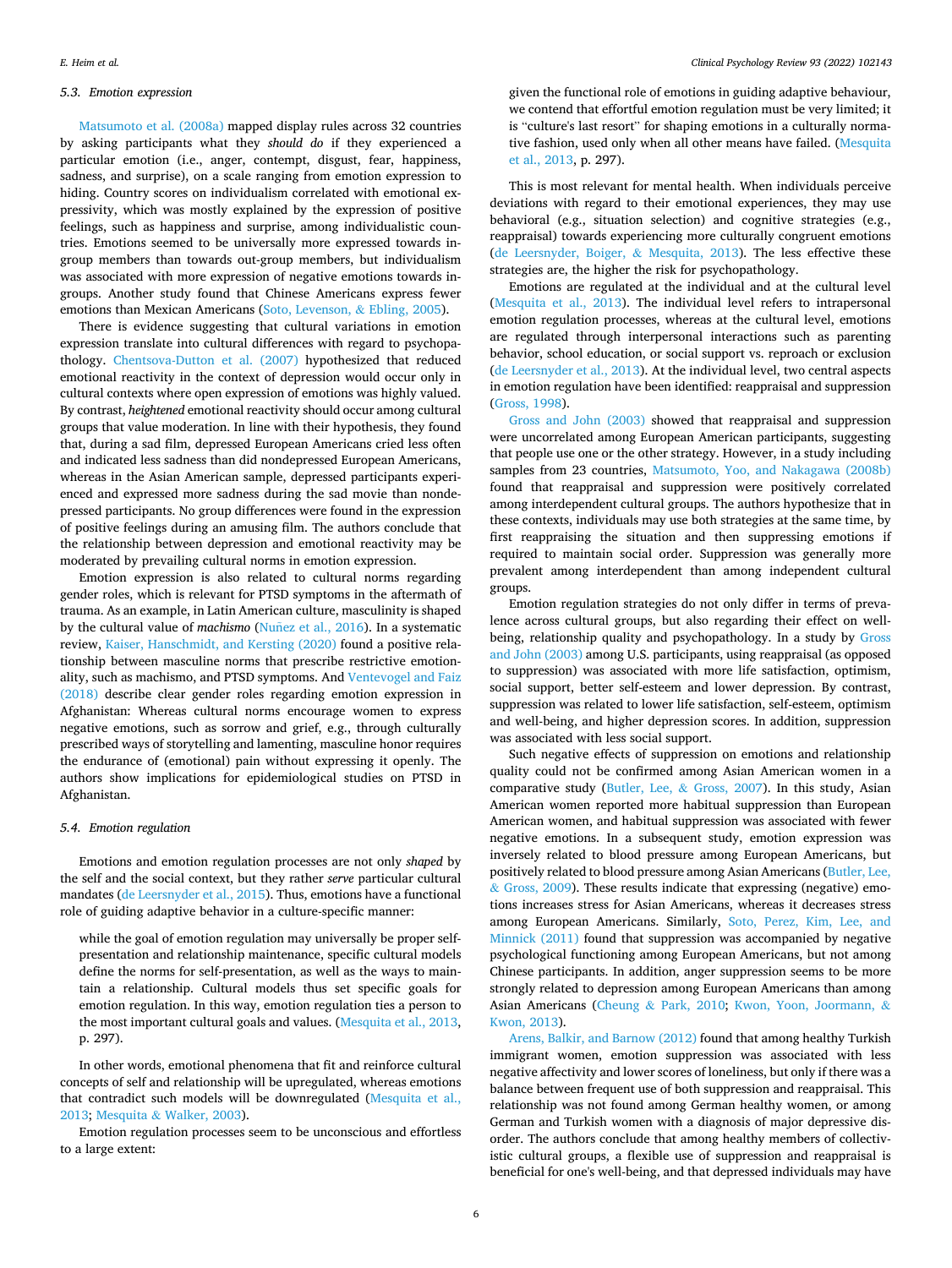specific deficits in using such flexible emotion regulation strategies.

With regard to PTSD, [Nagulendran and Jobson \(2020\)](#page-12-0) found that among Caucasian Australian trauma survivors, those with a PTSD diagnosis showed higher levels of expressive suppression, thought suppression, and general emotion dysregulation than those without such diagnosis, a difference that was not found among East Asian Australian trauma survivors. The authors conclude that there might be cultural differences in emotion regulation difficulties in the context of PTSD.

Taken together, there is evidence indicating cultural variation in emotion expression and emotion regulation. However, the available evidence does not provide sufficient insights to understand culturespecific aspects of emotion regulation that are disrupted by interpersonal trauma, and to disentangle universal from culture-specific processes. The corresponding CPTSD diagnostic criterion is formulated in a sufficiently abstract manner to embrace all different possible facets and nuances into a universally applicable core feature. In this sense, this criterion contributes to what Lewis-Fernández and Kirmayer (2019) consider a true "global nosology." What remains to be done is the collection of culture-specific evidence, which will contribute to a better understanding of these phenomena, and to more tailored psychological interventions for affective dysregulations in CPTSD.

# **6. Disturbances in relationships**

The third DSO symptom cluster is characterized by "detachment and withdrawal from others" [\(Brewin, 2020,](#page-10-0) p. 4). Culture shapes the way intimate, familial and other social relationships are lived ([Markus](#page-12-0)  $\&$ [Kitayama, 1991;](#page-12-0) [Schwartz et al., 2010](#page-12-0)), which includes normative scripts related to social support (H. S. [Kim, Sherman, and Taylor,](#page-11-0)  [2008a\)](#page-11-0). In consequence, the meaning of "disturbances in relationships" also depends on the cultural context to which a person belongs. We first provide a short description of empirical evidence on interpersonal relationships and social support across different cultural contexts in general, followed by findings related to disturbances in relationships in the aftermath of trauma.

#### *6.1. Culture, interpersonal relationships, and social support*

As outlined in the previous sections, interpersonal relationships and self-concepts mutually constitute one another. In interdependent cultural contexts, individuals are firmly embedded within strong, lifelong social networks. Concepts such as familism, communalism and filial piety are used to describe interdependent relationships and social networks in collectivistic societies [\(Schwartz et al., 2010\)](#page-12-0). These contexts are characterized by low *relational mobility*, which is defined as "the general number of opportunities there are for individuals to select new relationship partners, when necessary, in a given society or social context" [\(Schug, Yuki, Horikawa,](#page-12-0) & Takemura, 2009, p. 96). Relational mobility is high in independent cultural contexts, where relationships are formed, maintained and terminated as a matter of personal choice. Thus, relational mobility describes the societal context (i.e., networks and social institutions), rather than individual traits.

The social-cultural context has important implications for interpersonal behaviors such as emotional disclosure and social support. In one comparative study by [Schug, Yuki, and Maddux \(2010\)](#page-12-0), disclosure to a close friend was more frequently endorsed among American than among Japanese participants. These differences were mediated by the level of relational mobility. Among American participants, disclosure to a close friend was done to strengthen personal relationships, which led the authors to conclude that disclosure might be considered as a "socialcommitment device" in individualistic contexts. This conclusion is in line with empirical evidence outlined above, showing higher emphasis on emotional expression in independent than in interdependent cultural contexts [\(Butler et al., 2007, 2009\)](#page-10-0).

When it comes to social support, empirical evidence reveals cultural differences in how this support is provided, and the forms of support that

are perceived to be helpful. Among independent cultural contexts, individuals are proactive in seeking social support to enhance their personal well-being. In interdependent cultural contexts, individuals are more cautious in disclosing their personal problems to others, out of concerns of burdening their social network, losing face, or disrupting group harmony. In consequence, people are less likely to seek explicit social support to cope with stress ([Kim, Sherman, Ko,](#page-11-0) & Taylor, 2006; H. S. [Kim, Sherman, and Taylor, 2008a\)](#page-11-0).

[Taylor, Welch, Kim, and Sherman \(2007\)](#page-12-0) distinguish between *explicit and implicit social support*. Explicit social support is defined as "people's specific recruitment and use of their social networks in response to specific stressful events that involves the elicitation of advice, instrumental aid, or emotional comfort" (H. S. [Kim, Sherman, and Taylor,](#page-11-0)  [2008a,](#page-11-0) p. 522). By contrast, *implicit social support* is characterized by

the emotional comfort one can obtain from social networks without disclosing or discussing one's problems vis-à-vis specific stressful events. Implicit support can take the form of reminding oneself of close others or being in the company of close others without discussing one's problems. [\(Taylor et al., 2007,](#page-12-0) p. 832).

Empirical evidence shows psychological and biological benefit of social support that is provided in a culturally congruent manner (Taylor [et al., 2007\)](#page-12-0). In a comparative study, relationship quality predicted emotional support among European American participants. By contrast, a high-quality relationship was associated with problem-solving, interdependence and companionship among Asian Americans ([Chen, Kim,](#page-10-0)  Sherman, & [Hashimoto, 2015\)](#page-10-0). In addition, [Ishii, Mojaverian, Masuno,](#page-11-0)  [and Kim \(2017\)](#page-11-0) found that it was important for European Americans to maintain self-esteem while seeking explicit social support, whereas Japanese emphasized relational concerns when seeking implicit social support. Upon receipt of social support, European Americans reported more self-esteem and pride, whereas Japanese reported more shame and guilt. These results emphasize the mutual constitution of culture, the self and interpersonal relationships.

Strong family relationships have not only been documented among Asian populations, but also among Latin Americans. [Campos and Kim](#page-10-0)  [\(2017\)](#page-10-0) distinguish between *harmony collectivism*, which prevails in East Asia, and *convivial collectivism*, which is more salient in Latino communities. Harmony collectivism is characterized by avoidance of interpersonal conflicts and caution with regard to placing a burden on close others. Relationship closeness is communicated by instrumental support, emotions are not directly expressed, and low-arousal emotions are valued. In such contexts, familial commitment is characterized by mutual duties, obedience and loyalty, which is expressed in the concept of *filial piety*. By contrast, in convivial collectivism, interdependent relationships "are actively built and maintained via open and frequent positive emotion expression, regular social gathering, and pleasant politeness that preserves the honor and dignity of self and others" (Campos & [Kim, 2017,](#page-10-0) p. 545). In these contexts, familial obligations are expected to be emotionally positive and rewarding. Thus, *familism* is kept in high regard in convivial collectivism.

[Campos, Ullman, Aguilera, and Dunkel Schetter \(2014\)](#page-10-0) showed that familism contributed to psychological health by facilitating closeness and social support across Latino, European and Asian university samples. Of these three cultural groups, Latinos reported the highest levels of familism. Other studies found that familism contributed to lower depression rates and reduced risk of schizophrenia relapse among Latino communities (Campos  $\&$  [Kim, 2017](#page-10-0)). At the same time, familism and filial piety have shown to be related to heightened psychological distress (Campos & [Kim, 2017](#page-10-0); [Schwartz et al., 2010\)](#page-12-0), and familism was related to suicidal behavior among young Latina women (Zayas & [Pilat, 2008](#page-13-0)). Different possible explanations for these findings have been discussed, e. g., the possibility that familism may require sacrifice that overwhelms individual resources to meet obligations (Campos & [Kim, 2017\)](#page-10-0), or, in the case of immigrant populations, the incompatibilities between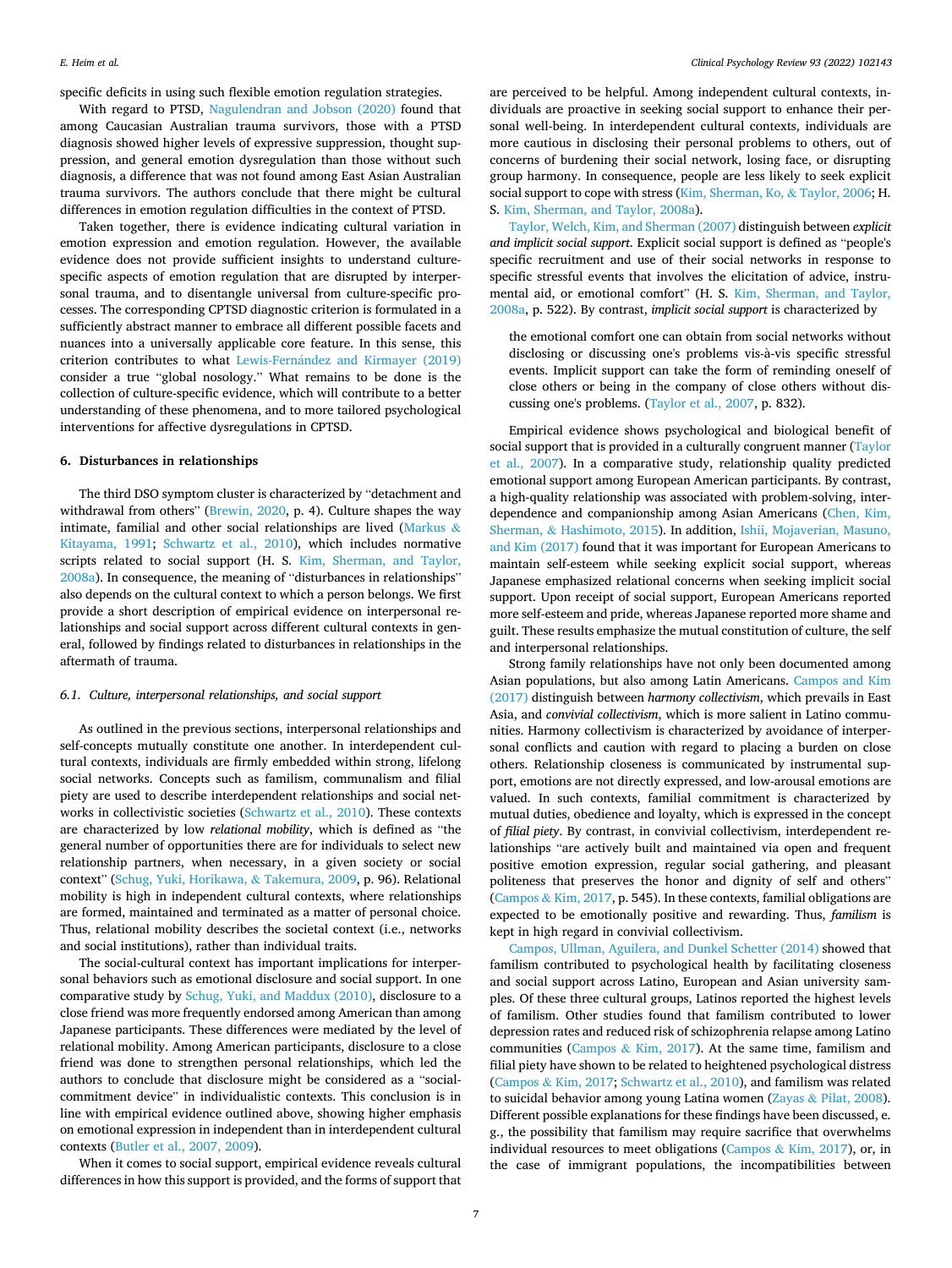people's own collectivist-based value orientations and the individualism characterizing the host country in which they live [\(Schwartz et al.,](#page-12-0)  [2010\)](#page-12-0).

These findings highlight the importance of culture in shaping interpersonal relationships and their association with psychological health and distress. Social support and interpersonal relationships that are congruent with one's cultural concepts and values are beneficial for health, and their absence is related to higher risk for ill health ([Campos](#page-10-0)   $&$  [Kim, 2017\)](#page-10-0). At the same time, interpersonal relationships bear the risk of affecting one's health in case of conflict or noncompliance with social and familial expectations. This is particularly relevant in the context of CPTSD, which is characterized by a difficulty in feeling close to others. Again, these difficulties are shaped by normative cultural scripts related to interpersonal relationships.

As an example, [Friedman et al. \(2010\)](#page-11-0) showed that attachment avoidance had more negative effects on relationship outcomes (i.e., conflict, perceived support, relationship satisfaction) in Hong Kong and Mexico when compared to the United States. The authors explain these results by the greater emphasis placed on closeness and harmony in interdependent (vs. independent) cultural contexts. Similarly, [Mak,](#page-12-0)  [Bond, Simpson, and Rholes \(2010\)](#page-12-0) found that perceived support and relationship quality mediated the association between avoidant attachment and depressive symptoms among Chinese and European American participants. Associations between avoidant attachment on the one hand, and perceived support and relationship quality on the other, were stronger among Chinese than among European Americans. The authors conclude that "individuals who live in collectivistic cultures and are highly avoidant may be violating basic norms and expectations of how one is supposed to relate to close others in collectivist cultures" (p. 160).

According to [Chentsova-Dutton and Ryder \(2019\),](#page-10-0) interpersonal behaviors that are incongruent with culturally normative scripts trigger *interpersonal loops*, through which relationship quality decreases and psychological distress increases. Looping effects describe the process of exacerbating or minimizing certain psychological outcomes through intra- or interpersonal feedback, and "may be central to why transient symptoms can become more chronic syndromes, rather than just isolated (albeit unpleasant) incidents" (Ryder & [Chentsova-Dutton, 2015](#page-12-0), p. 412). A well-known example of an intrapersonal feedback loop is panic attacks ([Clark, 1986](#page-10-0)). Interpersonal loops occur when the behavior of one person (e.g., avoidance) triggers a complementary reaction in the other person (e.g., frustration), which in turn enhances the likelihood for the initial behavior to be strengthened (e.g., more avoidance). Dysfunctional relationship patterns may be fostered through such interpersonal loops over time (Ryder & [Chentsova-Dutton,](#page-12-0)  [2015\)](#page-12-0). In the context of PTSD and CPTSD, such interpersonal loops might be particularly relevant, as is outlined below.

# *6.2. Trauma and interpersonal relationships across different cultural contexts*

There is evidence indicating that the third DSO symptom, disturbances in relationships, is subject to cultural variation. In a sample of refugees in Switzerland, most of whom had been tortured, [Nickerson](#page-12-0)  [et al. \(2016\)](#page-12-0) applied two items to measure disturbances in relationships, i.e., feeling of detachment from others, and avoidance of getting too close to others. Feelings of detachment was reported more frequently than avoidance of getting close to others. The authors conclude that the former may represent an internal experience, whereas the latter may indicate a more active strategy, which may lead to interpersonal dysfunction. The authors also reason that "the experience of avoiding getting too close to others may be particularly subject to cultural influence and may have a different meaning in collectivist societies (from which the majority of participants in this study were drawn), compared to individualist societies" (p. 9). This assumption is in line with evidence highlighted above, showing that avoidant attachment has more negative

effects on relationship quality in collectivistic than in individualistic cultural contexts ([Friedman et al., 2010](#page-11-0); [Mak et al., 2010\)](#page-12-0).

In their social-interpersonal model of PTSD, [Maercker and Horn](#page-12-0)  [\(2013\)](#page-12-0) suggest three layers of factors that contribute to the development and maintenance of PTSD. Emotional reactions of shame, guilt, anger and revenge are situated at the intrapersonal level. At the interpersonal level, processes such as disclosure and social support have proven to be important determinants of PTSD. And at the cultural and societal level, distant contextual factors, such as the collective experience of trauma, social acknowledgement of injustice, and cultural value orientations may contribute to the prevalence of PTSD and other common mental disorders. As shown throughout this paper, these three levels mutually constitute one another, with looping effects being a powerful process through which symptoms may become exacerbated [\(Ryder](#page-12-0) & [Chentsova-Dutton, 2015\)](#page-12-0).

Thus, most likely, there is not only cultural variation in the "phenomenology" of disturbed relationships, but social and cultural responses to (C)PTSD symptomatology also actively contribute to the development and maintenance of these disorders. [Nickerson, Bryant,](#page-12-0)  [Rosebrock, and Litz \(2014\)](#page-12-0) suggest that interpersonal trauma severely affects trust and social functioning, and thus the "core processes that facilitate the development and maintenance of healthy interpersonal relationships" (p. 175). We go one step further by postulating that the disruption of functional relational behavior leads to a violation of culturally normative scripts, which, depending on the social-cultural context, leads to negative responses by close others and the larger community, which in turn has even more negative effects on trauma survivors.

There is initial empirical evidence for this assumption. [Mueller, Orth,](#page-12-0)  [Wang, and Maercker \(2009\)](#page-12-0) assessed two interpersonal variables – disclosure intentions and social acknowledgement as a victim – among German and Chinese survivors of crimes. The authors found that both variables were predictors of PTSD symptomatology in both groups. However, the authors also found cultural differences: Chinese crime victims experienced significantly more social acknowledgement as well as significantly less general disapproval from family, friends, acquaintances and local authorities. German crime victims reported more expressive disclosure attitudes (i.e., the urge to talk and emotional reactions while disclosing), whereas Chinese participants reported more reluctance to talk about the trauma. The urge to talk about the traumatic experience was a stronger predictor of PTSD among Chinese participants than among German participants. By contrast, reluctance to talk was a significant predictor of PTSD in the German sample, but not among Chinese participants.

In a more recent study, [Hansford and Jobson \(2021\)](#page-11-0) found cultural differences with regard to the effectiveness of social support in moderating the relationship between trauma exposure and PTSD. The authors examined independent vs. interdependent self-construal, different forms of social support, and PTSD symptoms among European Australian and Asian Australian trauma survivors. They found that emotional support (i.e., expressing empathy and understanding) moderated the relationship between lifetime trauma exposure and PTSD symptoms in both groups. However, with regard to other types of social support, i.e., appraisal support (i.e., advice or assistance in understanding, defining or coping with the stressor), belonging support (i.e., interpersonal engagement without the need to disclose the stressor), and tangible support (i.e., material aid and assistance), the authors found a moderating effect of interdependence: When social support was perceived to be low, higher levels of interdependence were associated with a stronger relationship between lifetime trauma exposure and PTSD symptoms. The authors conclude that, among individuals with interdependent values, social support has a more beneficial effect on mental health than among individuals with independent values. At the same time, *lack* of social support has a more detrimental effect among individuals with interdependent values than among individuals with independent values.

In summary, empirical evidence indicates that cultural aspects play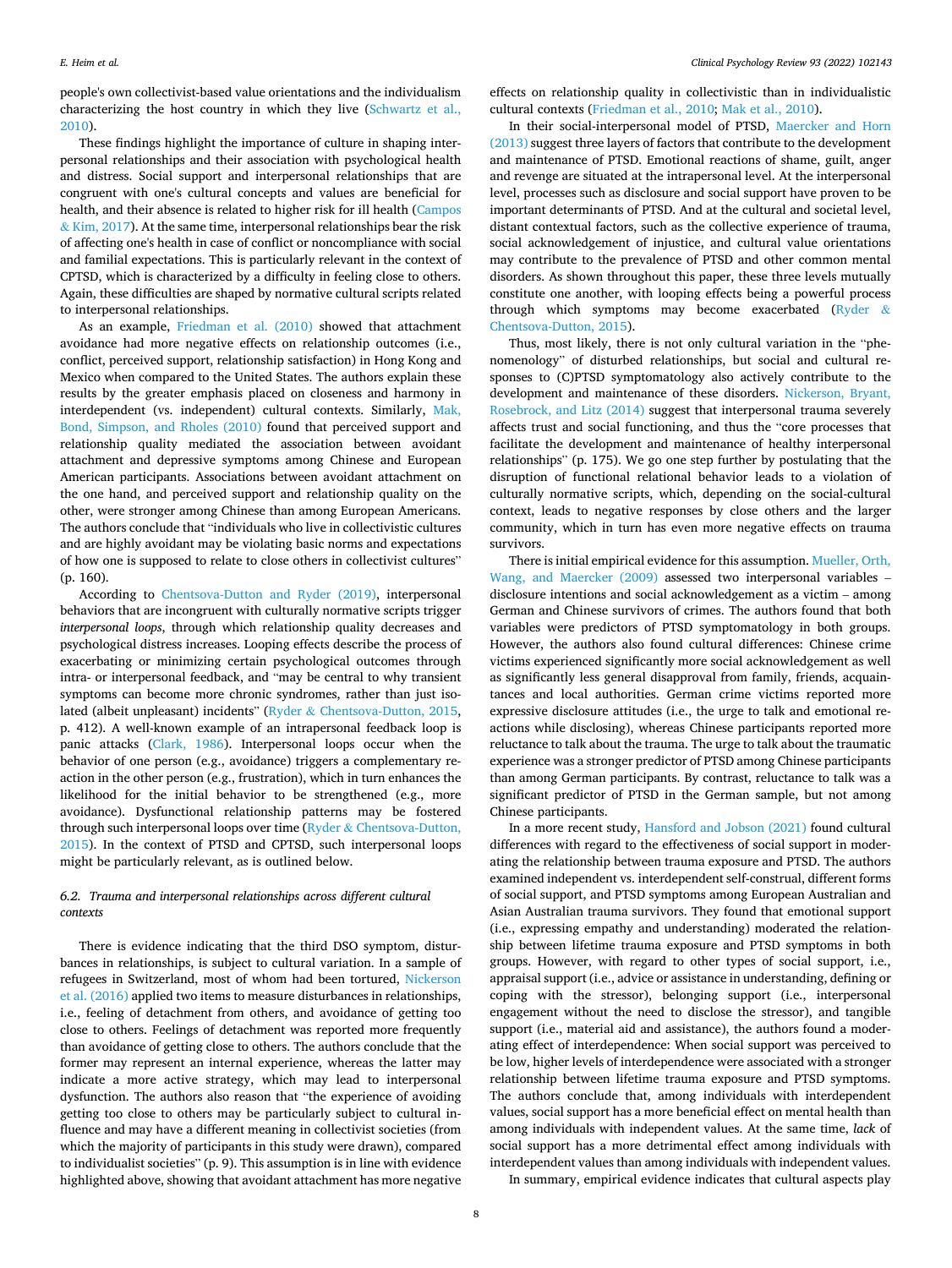an important role when it comes to interpersonal relationships in the aftermath of severe and prolonged trauma. Severe interpersonal trauma seems to disrupt core processes that enable functional relationships ([Nickerson et al., 2014\)](#page-12-0). If relationship behaviors of trauma survivors violate normative cultural scripts, e.g., avoidance of relationships in collectivistic cultural contexts [\(Friedman et al., 2010](#page-11-0); [Mak et al., 2010](#page-12-0)), this may have negative consequences in their social network, which may contribute to an exacerbation of CPTSD symptoms through interpersonal loops ([Chentsova-Dutton](#page-10-0) & Ryder, 2019; Ryder & [Chentsova-](#page-12-0)[Dutton, 2015\)](#page-12-0). This might be particularly relevant in cultural contexts where symptoms of mental disorders are highly stigmatized ([Kohrt](#page-12-0)  $\&$ [Hruschka, 2010\)](#page-12-0).

#### **7. Directions for future research**

In this paper, we aimed to highlight the importance of considering cultural aspects in the phenomenology and etiology of CPTSD. DSO symptomatology has consistently been found to be a single factor in validation studies of this diagnostic concept across different cultural groups ([Brewin et al., 2017](#page-10-0); [Ho et al., 2020;](#page-11-0) [Knefel et al., 2019; Knefel](#page-11-0)  [et al., 2020](#page-11-0); [Nickerson et al., 2016; Owczarek et al., 2020\)](#page-12-0). Nevertheless, more research is needed on the cultural nuances regarding the subjective experience and expression of the DSO symptoms, as well as on the culturally shaped intra- and interpersonal processes that foster or hinder the development, maintenance and healing of CPTSD. None of the validation studies have provided a more detailed discussion of cultural aspects – e.g., different patterns of factor loadings, or correlation between factors. Where such cultural differences are mentioned, the authors suggested to conduct future research (e.g., [Ho et al., 2020](#page-11-0); [Nickerson et al., 2016](#page-12-0)).

We found that, compared to symptoms of common mental disorders such as depression, anxiety, and PTSD [\(Haroz et al., 2017;](#page-11-0) [Kohrt et al.,](#page-12-0)  [2014;](#page-12-0) [Rasmussen et al., 2014](#page-12-0)), little research exists on potential substantial cultural variations in the DSO symptomatology, which is most likely due to the novelty of this diagnostic construct. In this paper, we argue that emic research approaches are needed, in addition to etic research that is currently being conducted, in order to better understand cultural phenomena related to CPTSD [\(Chentsova-Dutton et al., 2014](#page-10-0)). So far, research has focused mainly on PTSD, rather than CPTSD. In addition, with the exception of research conducted on interpersonal processes and mental health among Latin American communities ([Campos et al., 2014](#page-10-0); Campos & [Kim, 2017\)](#page-10-0), most research compares European American or Canadian participants with East Asians. There is a lack of research among other cultural groups, such as South-Eastern Europe, the Middle East or different regions on the African continent.

We also found that most of the relevant studies used the well-known dichotomy between collectivism and individualism to assess cultural differences regarding the DSO. In our view, this is an insufficient conceptualization of culture. More research is needed using concepts of culture that correspond to current definitions [\(Napier et al., 2014\)](#page-12-0).

With regard to the negative self-concept, [Ho et al. \(2020\)](#page-11-0) came to the conclusion that more research is needed to determine the validity of the DSO among Asian populations, particularly due to their higher tendencies to agree with negative self-statements (Y.-H. [Kim, Peng, and](#page-11-0)  [Chiu, 2008b](#page-11-0)). In addition, more research is needed on negative selfappraisals in the context of independent and interdependent selfconstructs (Engelbrecht & [Jobson, 2020;](#page-10-0) [Jobson, 2009;](#page-11-0) [Jobson](#page-11-0) & [O'Kearney, 2009](#page-11-0)). Emic research can contribute to a better understanding of culture-specific assumptions in terms of what constitutes a valuable person and respectable member of the society, against which one's own self-appraisals are evaluated measured (e.g., [Weindl](#page-13-0) & [Lueger-Schuster, 2018\)](#page-13-0). In addition, emic research is needed on cultural variations with regard to negative self-related emotions, such as shame and guilt [\(Fessler, 2004\)](#page-11-0), in the aftermath of trauma [\(de Jong et al.,](#page-11-0)  [2005; Gilbert, 2003](#page-11-0)).

specific meaning of traumatic events against the background of cultural values (e.g., threat to the social self and one's honor, Kohrt & [Hruschka,](#page-12-0)  [2010\)](#page-12-0). In addition, evidence shows cultural differences in desired emotional states (Eid & [Diener, 2001;](#page-10-0) [Tsai et al., 2006\)](#page-12-0), emotion expression ([Matsumoto, Seung Hee, and Fontaine, 2008a](#page-12-0)), and emotion regulation ([Butler et al., 2007, 2009\)](#page-10-0), particularly in the context of psychopathology [\(Chentsova-Dutton et al., 2007](#page-10-0); Cheung & [Park, 2010](#page-10-0); [Kwon et al., 2013\)](#page-12-0). Again, most research on emotion regulation is etic in nature, based on the comparison between European American and Asian participants, with some exceptions [\(Arens et al., 2012](#page-10-0); [Consedine et al.,](#page-10-0)  [2014\)](#page-10-0). More etic and emic research is needed to better understand normative and deviant scripts related to emotion (dys-)regulation in the context of CPTSD across different cultural contexts.

And lastly, interpersonal relationships are shaped by cultural context and concepts of the self (e.g., [Schug et al., 2009; Schwartz et al., 2010](#page-12-0)), with important implications for mental health (Campos  $\&$  [Kim, 2017\)](#page-10-0). In the context of (C)PTSD, culture has a relevant impact on interpersonal processes such as disclosure and social acknowledgement as a victim ([Mueller et al., 2009\)](#page-12-0), or social support (Hansford & [Jobson, 2021](#page-11-0)). Traumatic events may disrupt functional relationship behavior among victims [\(Nickerson et al., 2014\)](#page-12-0), with culture-specific responses by their social network, e.g., more negative effects of attachment avoidance in collectivistic cultural groups ([Friedman et al., 2010](#page-11-0); [Mak et al., 2010](#page-12-0)). Interpersonal loops may contribute to manifestation, exacerbation and chronicity of symptoms [\(Chentsova-Dutton](#page-10-0) & Ryder, 2019; [Ryder](#page-12-0) & [Chentsova-Dutton, 2015\)](#page-12-0). This is particularly relevant in interdependent cultural contexts, where closeness, harmony and relatedness are held in high regard. Thus, more dyadic and systemic research is needed to better understand such interpersonal loops across different cultural groups.

#### **8. Implications for psychological treatments of CPTSD**

At present, there are no validated treatments for CPTSD [\(Karatzias](#page-11-0) & [Cloitre, 2019](#page-11-0)), due to the novelty of the diagnostic category. However, there is substantial research in the area of PTSD ([Lewis, Roberts,](#page-12-0)  [Andrew, Starling,](#page-12-0) & Bisson, 2020), and evidence shows that treatments for PTSD are effective across different cultural groups ([Barbui et al.,](#page-10-0)  [2020\)](#page-10-0). [Karatzias et al. \(2019\)](#page-11-0) conducted a systematic review and metaanalysis on the effectiveness of PTSD treatments for CPTSD. They found that cognitive-behavioral therapy (CBT), exposure, and eye movement desensitization and reprocessing (EMDR) had moderate–large effects on negative self-concept and disturbed relationships. They reported a lack of evidence regarding effects of treatments on affect dysregulation. The authors also found that benefits of trauma-specific interventions were smaller when compared with nonspecific treatments, which suggests that a large part of the effectiveness was achieved through nonspecific factors.

Emerging evidence also suggests that multicomponent interventions can be particularly useful with complex traumatization [\(Coventry et al.,](#page-10-0)  [2020\)](#page-10-0). With that in mind, [Karatzias and Cloitre \(2019\)](#page-11-0) propose a modular approach for treating adults with CPTSD. Such modular approaches can be flexibly adapted to the needs of patients, which is particularly relevant in the context of cultural adaptation (e.g., [Murray](#page-12-0)  [et al., 2014\)](#page-12-0). For emotion regulation, [Karatzias and Cloitre \(2019\)](#page-11-0)  suggest focused breathing, emotional awareness and self-soothing exercises. For negative views of the self, compassion-focused interventions have been shown to be effective, in addition to cognitive reappraisal of self-worth. And for interpersonal difficulties, the authors suggest improving communication skills, cognitive flexibility around interpersonal expectations, and interventions addressing problems with anger and intimacy.

One multi-component programme, the Skills Training in Affective and Interpersonal Regulation combined with Modified Prolonged Exposure (STAIR/MPE), which focuses on improving emotion regulation and interpersonal problems, showed good effects among survivors of child sexual abuse [\(Cloitre et al., 2010\)](#page-10-0). Most importantly, the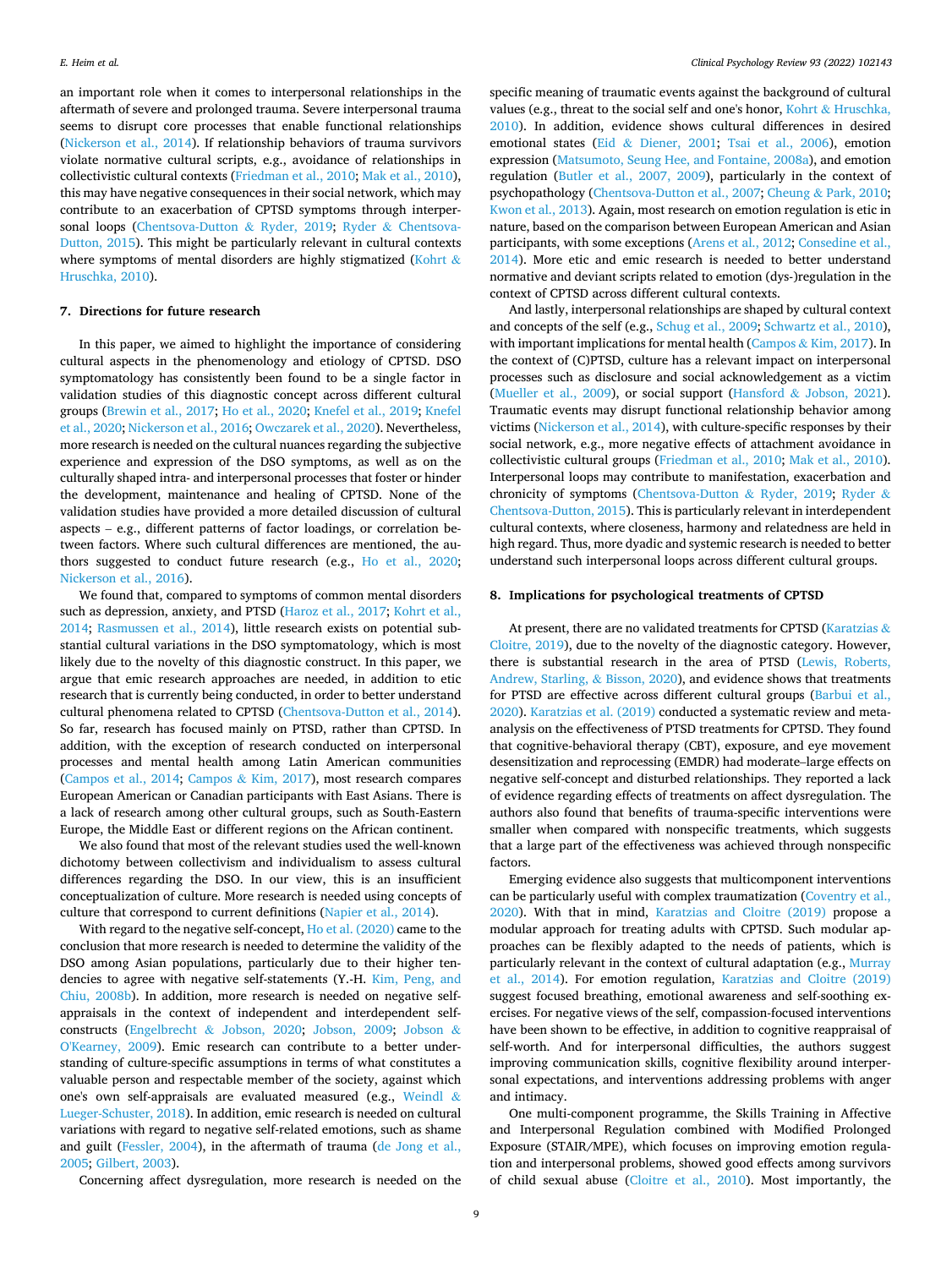treatment condition that combined skills training for affect regulation and exposure showed the best effects when compared to exposure or skills training only. However, the outcome of this trial was PTSD and not CPTSD, thus the results cannot directly be applied for the latter. There is a need for further validation of the STAIR/MPE and other manuals for the treatment of CPTSD.

In addition, there is a particular lack of culturally adapted interventions for people with CPTSD from diverse cultural backgrounds, such as displaced populations ([Nickerson et al., 2016](#page-12-0)). Manuals for the treatment for PTSD that include interventions to improve emotion regulation strategies have emerged recently. As an example, Skills-Training of Affect Regulation – A Culture-sensitive Approach (STARC, [Koch, Ehring,](#page-11-0) & Liedl, 2020) is a 14-session culture-sensitive transdiagnostic group intervention to improve affect regulation in refugees. In addition, Culturally Adapted Cognitive Behavioral Therapy (CA-CBT, [Hinton, Rivera, Hofmann, Barlow,](#page-11-0) & Otto, 2012), which includes emotion regulation strategies, has been successfully adapted for different cultural groups, e.g., Cambodian, Latin American, Chinese, and Vietnamese populations [\(Hinton et al., 2012](#page-11-0)), for Egyptians ([Jalal,](#page-11-0)  Samir, & [Hinton, 2017\)](#page-11-0), as well as for Afghan refugees in Germany ([Kananian, Ayoughi, Farugie, Hinton,](#page-11-0) & Stangier, 2017; [Kananian,](#page-11-0)  [Soltani, Hinton,](#page-11-0) & Stangier, 2020; [Kananian, Starck,](#page-11-0) & Stangier, 2021). STARC and CA-CBT do not focus on CPTSD specifically, but rather use emotion regulation as a transdiagnostic aspect to improve refugees' mental health. However, since [Karatzias et al. \(2019\)](#page-11-0) found positive effects of nonspecific therapies on CPTSD, these approaches can be recommended for treatment of patients from diverse cultural backgrounds.

There is an ongoing debate in literature on the extent to which psychological interventions developed in WEIRD societies ([Henrich](#page-11-0)  [et al., 2010\)](#page-11-0) require cultural adaptation to be effective for the treatment of mental disorders among culturally diverse groups. Evidence indicates a benefit of cultural adaptation of psychological interventions (e.g., [Hall,](#page-11-0)  [Ibaraki, Huang, Marti,](#page-11-0) & Stice, 2016). According to [Resnicow, Bar](#page-12-0)[anowski, Ahluwalia, and Braithwaite \(1999\),](#page-12-0) cultural adaptation can range from surface adaptations (e.g., materials, illustrations or case examples) to adaptations of the deep structure of an intervention. In the realm of psychological interventions, such deep structure adaptations include adaptations of the specific therapeutic elements (e.g., narrative exposure, cognitive restructuring), as well as of the common factors (e. g., the shape of the therapeutic relationship, or the explanatory model and treatment rationale delivered to the patient) (Heim & [Kohrt, 2019](#page-11-0)).

There is a lack of methodologically rigorous evidence on the relative importance of these different adaptations and their specific benefit in terms of improved acceptability and effectiveness of psychological interventions ([Heim et al., 2021\)](#page-11-0). [Heim and Kohrt \(2019\)](#page-11-0) suggest using cultural concepts of distress as a starting point for adaptation. In the context of CPTSD, this would imply using cultural concepts related to the DSO for the adaptation of treatments. As an example, with regard to specific factors, it is vital to consider culturally valued emotions ([Eid](#page-10-0)  $\&$ [Diener, 2001](#page-10-0); [Tsai et al., 2006\)](#page-12-0), and cultural display rules ([Matsumoto,](#page-12-0)  [Seung Hee, and Fontaine, 2008a](#page-12-0); [Mesquita et al., 2013\)](#page-12-0) when adapting psychological interventions to improve emotion regulation strategies. Regarding negative self-concept and interpersonal relationships, it might be equally important considering cultural aspects, as outlined above.

We recommend discussing perceived normative cultural scripts with patients, e.g., about what is perceived to be a "valuable person in society," or how closeness or intimacy is expected to be expressed and lived. Cultural interpreters can help to explore such normative scripts. This information may help therapists gain more detailed insights into what is perceived to be normal in the patients' cultural surrounding, which allows for defining therapeutic goals that are adapted to the patients' needs and context. In addition, this information can help in shaping interventions (e.g., emotion regulation skills) and psychoeducation in a way that they become more meaningful and acceptable for patients.

With regard to common factors, and particularly the therapeutic relationship, [Campos and Kim \(2017\)](#page-10-0) point to the importance of considering cultural expectations regarding social relationships in general. Responsiveness to such expectations may be crucial to patient-–provider communication. One study comparing European Americans and East Asians (Japanese) showed that willingness to seek help from professional health services is mediated by willingness to seek social support from one's own social network [\(Mojaverian, Hashimoto,](#page-12-0) & Kim, [2013\)](#page-12-0). In addition, cultural competence in the interaction with patients is crucial [\(Kirmayer, 2012\)](#page-11-0). In the context of CPTSD, relationship avoidance may pose a particular challenge for the therapeutic relationship. Thus, cultural competence is even more important, and a profound understanding of the patients' cultural background is a vital aspect in this process.

And finally, it is important to consider the treatment setting. Based on our review of literature, we are convinced that more dyadic and family interventions are needed, particularly for members of interdependent cultural groups (Maercker & [Hecker, 2016\)](#page-12-0). The main focus on the individual and his/her symptoms stands in contrast with the interdependent view of the self, which includes the family and the community. On the other hand, it is important to take into account mental health-related stigma and potential discomfort in showing emotions in a group or family setting ([Simiola, Neilson, Thompson,](#page-12-0) & Cook, 2015), especially if social support is culturally conceptualized as comfort obtained from social networks without disclosing or discussing one's problems [\(Taylor et al., 2007\)](#page-12-0). Again, such dialectics require cultural competence of the therapist, but also more research with different cultural groups, in order to determine optimal conditions for the treatment of CPTSD.

In addition to etic and emic research concerning the phenomenology of the DSO in the cultural context, we recommend conducting more rigorous research on the effect of cultural adaptation of interventions on treatment effectiveness and acceptance [\(Heim et al., 2021](#page-11-0)). Evidence outlined in this review suggests that considerable cultural differences exist in symptom presentation and in the etiological factors that contribute to the development and maintenance of PTSD and CPTSD. Adapting treatments to these culture-specific factors may enhance commitment and provide more meaningful interventions for patients from diverse cultural backgrounds.

# **9. Concluding remarks**

More than 40 years have passed since Arthur Kleinman's fundamental critique of the *category fallacy* ([Kleinman, 1977\)](#page-11-0), which he considered to be

perhaps the most basic and certainly the most crucial error one can make in cross-cultural research … studies of this kind go on to superimpose their own cultural categories on some sample of deviant behavior in other cultures, as if their own illness categories were culture-free" (p. 4).

In the meantime, emic research on cultural aspects in mental disorders has considerably advanced [\(Haroz et al., 2017](#page-11-0); [Kohrt et al., 2014](#page-12-0); [Rasmussen et al., 2014\)](#page-12-0), cultural concepts of distress have been introduced in DSM-5 ([American Psychiatric Association, 2013\)](#page-10-0), and cultural clinical psychology has delivered theoretical models to better understand how cultural and societal contexts shape mental health and mental disorders [\(Chentsova-Dutton](#page-10-0) & Ryder, 2019; Ryder & [Chentsova-](#page-12-0)[Dutton, 2015\)](#page-12-0).

The ICD-11 Working Group on the Classification of Disorders Specifically Associated with Stress, which included experts from different parts of the world, proposed the new diagnostic category of CPTSD as a universal human response to severe or prolonged interpersonal trauma ([Maercker et al., 2013](#page-12-0)). The aim of this new CPTSD diagnosis was far from "superimposing" a diagnostic category on different cultural groups.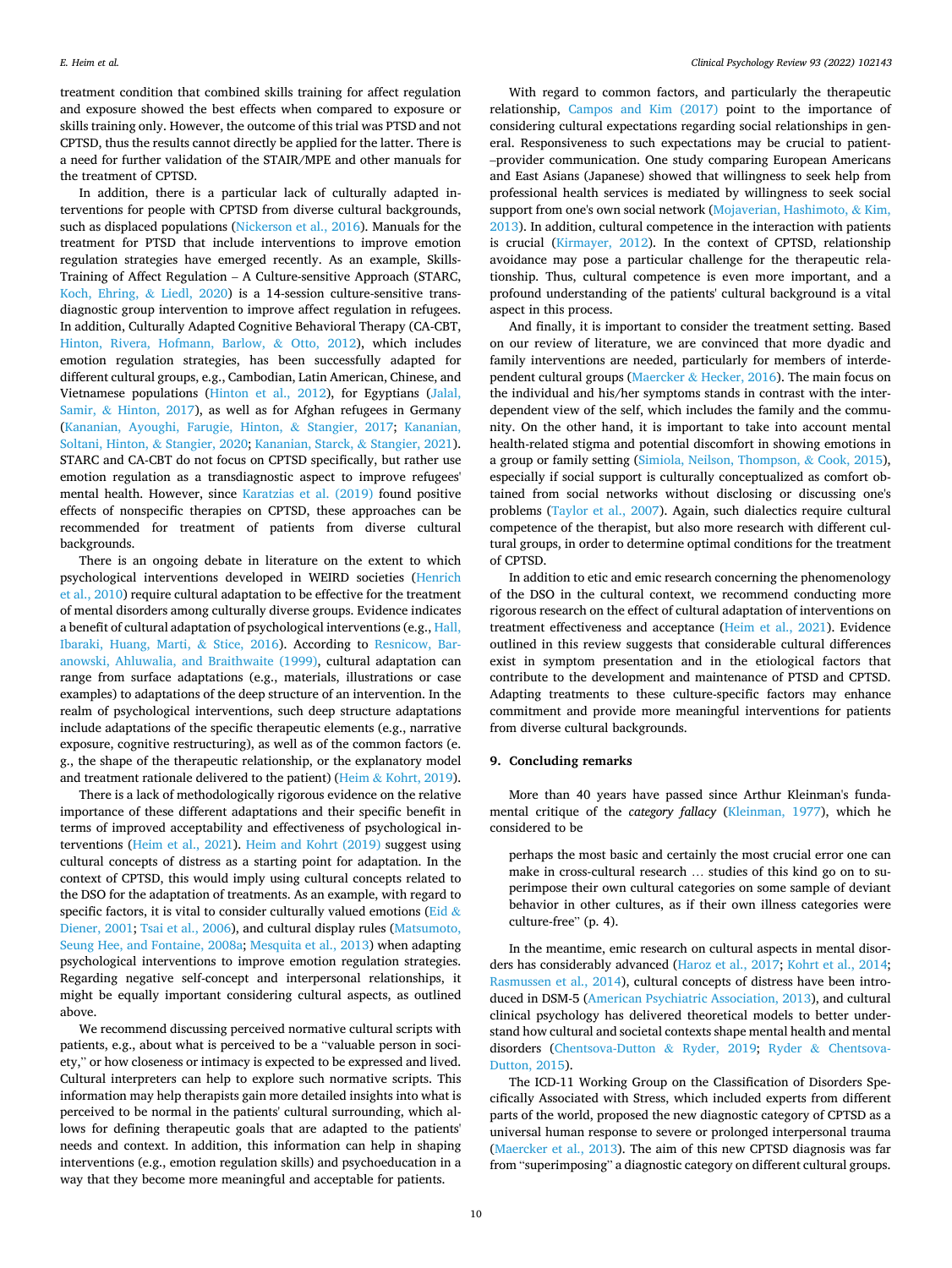<span id="page-10-0"></span>It was rather an attempt to distil the common, universal features of human reactions to such severe traumatic episodes, thereby contributing to what Lewis-Fernández [and Kirmayer \(2019\)](#page-12-0) consider a true "global nosology." Research so far seems to confirm that this aim was met. This is a major achievement, especially when looking back to the lack of validity of the DESNOS diagnostic category among Algerian, Ethiopian, and Middle Eastern trauma survivors, more than 15 years ago [\(de Jong](#page-11-0)  [et al., 2005\)](#page-11-0).

However, the journey does not come to an end at this point. Our theoretical review sets the ground for future research in cultural clinical psychology and transcultural psychiatry, which will bring together evidence on culture-specific features of the new CPTSD concept from around the world. This evidence will hopefully contribute to the development and evaluation of culturally adapted psychological interventions for the treatment of CPTSD. So far, cultural adaptation research has mostly focused on common mental disorders such as anxiety, depression, and PTSD. It is time that cultural adaptation research starts targeting severe mental disorders such as CPTSD. The etiological processes involved in the development of CPTSD are highly complex and, as shown in this review, closely intertwined with the social and cultural context in which trauma survivors live. Research in this field offers new opportunities to better understand the complex interplay between culture and psychopathology. In this sense, we are moving further towards a more inclusive and comprehensive understanding of those people in the world who have endured the most traumatic situations one can imagine. In the end, our aim is to provide them support, and to listen to what they have to say.

# **Authorship**

TK provided the initial idea for this theoretical review. EH compiled a first draft, with specific contributions from TK and AM. All authors thoroughly revised the final manuscript.

# **Funding sources**

This research did not receive any specific grant from funding agencies in the public, commercial, or not-for-profit sectors.

#### **Declaration of Competing Interest**

None.

## **References**

- [American Psychiatric Association. \(1994\).](http://refhub.elsevier.com/S0272-7358(22)00028-9/rf202203042133419909) *Diagnostic and statistical manual of mental disorders: DSM-IV* [\(4th ed.\). American Psychiatric Association.](http://refhub.elsevier.com/S0272-7358(22)00028-9/rf202203042133419909)
- [American Psychiatric Association. \(2013\).](http://refhub.elsevier.com/S0272-7358(22)00028-9/rf202203042133554371) *Diagnostic and statistical manual of mental disorders* [\(5th ed.\). American Psychiatric Publishing](http://refhub.elsevier.com/S0272-7358(22)00028-9/rf202203042133554371).
- Arens, E. A., Balkir, N., & Barnow, S. (2012). Ethnic variation in emotion regulation: Do cultural differences end where psychopathology begins? *Journal of Cross-Cultural Psychology, 44*(3), 335–351. <https://doi.org/10.1177/0022022112453314>
- Barbui, C., Purgato, M., Abdulmalik, J., Acarturk, C., Eaton, J., Gastaldon, C., Gureje, O., Hanlon, C., Jordans, M., Lund, C., Nosè, M., Ostuzzi, G., Papola, D., Tedeschi, F., Tol, W., Turrini, G., Patel, V., & Thornicroft, G. (2020). Efficacy of psychosocial interventions for mental health outcomes in low-income and middle-income countries: An umbrella review. *Lancet Psychiatry, 7*(2), 162–172. [https://doi.org/](https://doi.org/10.1016/s2215-0366(19)30511-5)  [10.1016/s2215-0366\(19\)30511-5](https://doi.org/10.1016/s2215-0366(19)30511-5)
- Ben-Ezra, M., Karatzias, T., Hyland, P., Brewin, C. R., Cloitre, M., Bisson, J. I., Roberts, N. P., Lueger-Schuster, B., & Shevlin, M. (2018). Posttraumatic stress disorder (PTSD) and complex PTSD (CPTSD) as per ICD-11 proposals: A population study in Israel. *Depression and Anxiety, 35*(3), 264–274. [https://doi.org/10.1002/](https://doi.org/10.1002/da.22723)  [da.22723](https://doi.org/10.1002/da.22723)
- Boiger, M., Güngör, D., Karasawa, M., & Mesquita, B. (2014). Defending honour, keeping face: Interpersonal affordances of anger and shame in Turkey and Japan. *Cognition and Emotion, 28*(7), 1255–1269. <https://doi.org/10.1080/02699931.2014.881324>
- Brewin, C. R. (2020). Complex post-traumatic stress disorder: A new diagnosis in ICD-11. *BJPsych Advances, 26*(3), 145–152. <https://doi.org/10.1192/bja.2019.48>
- Brewin, C. R., Cloitre, M., Hyland, P., Shevlin, M., Maercker, A., Bryant, R. A., Humayun, A., Jones, L. M., Kagee, A., Rousseau, C., Somasundaram, D., Suzuki, Y., Wessely, S., van Ommeren, M., & Reed, G. M. (2017). A review of current evidence

regarding the ICD-11 proposals for diagnosing PTSD and complex PTSD. *Clinical Psychology Review, 58*, 1–15. <https://doi.org/10.1016/j.cpr.2017.09.001>

- Budden, A. (2009). The role of shame in posttraumatic stress disorder: A proposal for a socio-emotional model for DSM-V. *Social Science & Medicine, 69*(7), 1032–1039. <https://doi.org/10.1016/j.socscimed.2009.07.032>
- Butler, E. A., Lee, T. L., & Gross, J. J. (2007). Emotion regulation and culture: Are the social consequences of emotion suppression culture-specific? *Emotion, 7*(1), 30–48. <https://doi.org/10.1037/1528-3542.7.1.30>
- Butler, E. A., Lee, T. L., & Gross, J. J. (2009). Does expressing your emotions raise or lower your blood pressure? The answer depends on cultural context. *Journal of Cross-Cultural Psychology, 40*(3), 510-517. https://doi.org/10.1177/002202210933
- Campos, B., & Kim, H. S. (2017). Incorporating the cultural diversity of family and close relationships into the study of health. *American Psychologist, 72*(6), 543–554. [https://](https://doi.org/10.1037/amp0000122)  [doi.org/10.1037/amp0000122](https://doi.org/10.1037/amp0000122)
- Campos, B., Ullman, J. B., Aguilera, A., & Dunkel Schetter, C. (2014). Familism and psychological health: The intervening role of closeness and social support. *Cultural Diversity & Ethnic Minority Psychology, 20*(2), 191–201. [https://doi.org/10.1037/](https://doi.org/10.1037/a0034094)  a003409
- Chen, J. M., Kim, H. S., Sherman, D. K., & Hashimoto, T. (2015). Cultural differences in support provision: The importance of relationship quality. *Personality and Socical Psychology Bulletin, 41*(11), 1575–1589. [https://doi.org/10.1177/](https://doi.org/10.1177/0146167215602224)  [0146167215602224](https://doi.org/10.1177/0146167215602224)
- Chentsova-Dutton, Y. E., Chu, J. P., Tsai, J. L., Rottenberg, J., Gross, J. J., & Gotlib, I. H. (2007). Depression and emotional reactivity: Variation among Asian Americans of east Asian descent and European Americans. *Journal of Abnormal Psychology, 116*(4), 776–785. <https://doi.org/10.1037/0021-843x.116.4.776>
- Chentsova-Dutton, Y. E., & Maercker, A. (2019). Cultural scripts of traumatic stress: Outline, illustrations, and research opportunities. *Frontiers in Psychology, 10*(2528). <https://doi.org/10.3389/fpsyg.2019.02528>
- [Chentsova-Dutton, Y. E., & Ryder, A. G. \(2019\). Cultural-clinical psychology. In](http://refhub.elsevier.com/S0272-7358(22)00028-9/rf202203042127394518) [S. Kitayama, & D. Cohen \(Eds.\),](http://refhub.elsevier.com/S0272-7358(22)00028-9/rf202203042127394518) *Handbook of cultural psychology* (pp. 365–396). [Guilford Press.](http://refhub.elsevier.com/S0272-7358(22)00028-9/rf202203042127394518)
- [Chentsova-Dutton, Y. E., Ryder, A. G., & Tsai, J. L. \(2014\). Understanding depression](http://refhub.elsevier.com/S0272-7358(22)00028-9/rf202203042127419383) [across cultural contexts. In I. J. Gotlib, & C. L. Hammen \(Eds.\),](http://refhub.elsevier.com/S0272-7358(22)00028-9/rf202203042127419383) *Handbook of depression* (pp. 337–[352\). Guilford Press.](http://refhub.elsevier.com/S0272-7358(22)00028-9/rf202203042127419383)
- Cheung, R. Y. M., & Park, I. J. K. (2010). Anger suppression, interdependent selfconstrual, and depression among Asian American and European American college students. *Cultural Diversity & Ethnic Minority Psychology, 16*(4), 517–525. [https://doi.](https://doi.org/10.1037/a0020655)  [org/10.1037/a0020655](https://doi.org/10.1037/a0020655)
- Chiu, C.-Y., Gelfand, M. J., Yamagishi, T., Shteynberg, G., & Wan, C. (2010). Intersubjective culture: The role of intersubjective perceptions in cross-cultural research. *Perspectives on Psychological Science, 5*(4), 482–493. [https://doi.org/](https://doi.org/10.1177/1745691610375562) 10.1177/1745691610375
- Clark, D. M. (1986). A cognitive approach to panic. *Behaviour Research and Therapy, 24*  (4), 461–470. [https://doi.org/10.1016/0005-7967\(86\)90011-2](https://doi.org/10.1016/0005-7967(86)90011-2)
- Cloitre, M., Hyland, P., Bisson, J. I., Brewin, C. R., Roberts, N. P., Karatzias, T., & Shevlin, M. (2019). ICD-11 posttraumatic stress disorder and complex posttraumatic stress disorder in the United States: A population-based study. *Journal of Traumatic Stress, 32*(6), 833–842. <https://doi.org/10.1002/jts.22454>
- Cloitre, M., Shevlin, M., Brewin, C. R., Bisson, J. I., Roberts, N. P., Maercker, A., Karatzias, T., & Hyland, P. (2018). The international trauma questionnaire: Development of a self-report measure of ICD-11 PTSD and complex PTSD. *Acta Psychiatrica Scandinavica, 138*(6), 536–546. <https://doi.org/10.1111/acps.12956>
- Cloitre, M., Stovall-McClough, K. C., Nooner, K., Zorbas, P., Cherry, S., Jackson, C. L., Gan, W., & Petkova, E. (2010). Treatment for PTSD related to childhood abuse: A randomized controlled trial. *American Journal of Psychiatry, 167*(8), 915–924. <https://doi.org/10.1176/appi.ajp.2010.09081247>
- Consedine, N. S., Chentsova-Dutton, Y. E., & Krivoshekova, Y. S. (2014). Emotional acculturation predicts better somatic health: Experiential and expressive acculturation among immigrant women from four ethnic groups. *Journal of Social and Clinical Psychology, 33*(10), 867–889. [https://doi.org/10.1521/](https://doi.org/10.1521/jscp.2014.33.10.867)  [jscp.2014.33.10.867](https://doi.org/10.1521/jscp.2014.33.10.867)
- Consedine, N. S., Magai, C., & Horton, D. (2005). Ethnic variation in the impact of emotion and emotion regulation on health: A replication and extension. *Journal of Gerontology: Psychological Sciences, 60*(4), P165–P173. [https://doi.org/10.1093/](https://doi.org/10.1093/geronb/60.4.p165) [geronb/60.4.p165](https://doi.org/10.1093/geronb/60.4.p165)
- Conway, M. A. (2005). Memory and the self. *Journal of Memory and Language, 53*(4), 594–628. <https://doi.org/10.1016/j.jml.2005.08.005>
- Coventry, P. A., Meader, N., Melton, H., Temple, M., Dale, H., Wright, K., Cloitre, M., Karatzias, T., Bisson, J., Roberts, N. P., Brown, J. V. E., Barbui, C., Churchill, R., Lovell, K., McMillan, D., & Gilbody, S. (2020). Psychological and pharmacological interventions for posttraumatic stress disorder and comorbid mental health problems following complex traumatic events: Systematic review and component network meta-analysis. *PLoS Medicine, 17*(8), Article e1003262. [https://doi.org/10.1371/](https://doi.org/10.1371/journal.pmed.1003262)  [journal.pmed.1003262](https://doi.org/10.1371/journal.pmed.1003262)
- Dere, J., Falk, C. F., & Ryder, A. G. (2012). Unpacking cultural differences in alexithymia: The role of cultural values among Euro-Canadian and Chinese-Canadian students. *Journal of Cross-Cultural Psychology, 43*(8), 1297–1312. [https://doi.org/10.1177/](https://doi.org/10.1177/0022022111430254)  [0022022111430254](https://doi.org/10.1177/0022022111430254)
- [Ehlers, A., & Clark, D. \(2000\). A cognitive model of posttraumatic stress disorder.](http://refhub.elsevier.com/S0272-7358(22)00028-9/rf202203042128437832) *[Behaviour Research and Therapy, 38](http://refhub.elsevier.com/S0272-7358(22)00028-9/rf202203042128437832)*(4), 319–345.
- Eid, M., & Diener, E. (2001). Norms for experiencing emotions in different cultures: Interand intranational differences. *Journal of Personality and Social Psychology, 81*(5), 869–885. <https://doi.org/10.1037//0022-3514.81.5.869>
- Engelbrecht, A., & Jobson, L. (2020). Self-concept, post-traumatic self-appraisals and post-traumatic psychological adjustment: What are the relationships? *Behavioural*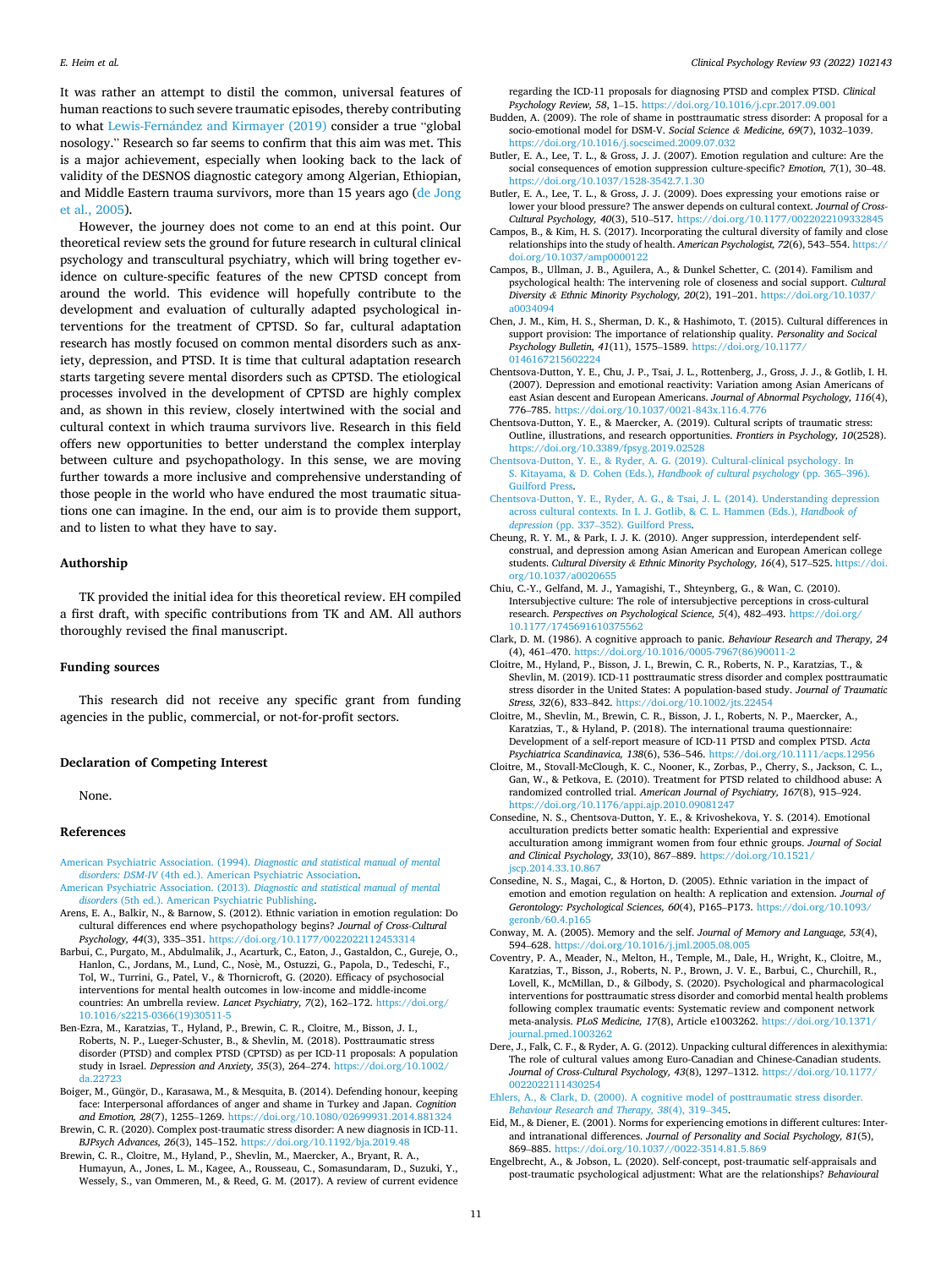#### <span id="page-11-0"></span>*E. Heim et al.*

*Cognitive Psychotherapy, 48*(4), 463–480. [https://doi.org/10.1017/](https://doi.org/10.1017/s1352465820000156) [s1352465820000156](https://doi.org/10.1017/s1352465820000156) 

Fessler, D. M. T. (2004). Shame in two cultures: Implications for evolutionary approaches. *Journal of Cognition and Culture, 4*(2), 207–262. [https://doi.org/](https://doi.org/10.1163/1568537041725097) 0.1163/1568537041

- Friedman, M., Rholes, W. S., Simpson, J., Bond, M., Diaz-Loving, R., & Chan, C. (2010). Attachment avoidance and the cultural fit hypothesis: A cross-cultural investigation. *Personal Relationships, 17*(1), 107–126. [https://doi.org/10.1111/j.1475-](https://doi.org/10.1111/j.1475-6811.2010.01256.x) [6811.2010.01256.x](https://doi.org/10.1111/j.1475-6811.2010.01256.x)
- [Friedman, M. J., Resick, P. A., & Keane, T. M. \(2007\). PTSD: Twenty-five years of](http://refhub.elsevier.com/S0272-7358(22)00028-9/rf202203042134508915)  [progress and challenges. In M. J. Friedman, T. M. Keane, & P. A. Resick \(Eds.\),](http://refhub.elsevier.com/S0272-7358(22)00028-9/rf202203042134508915) *[Handbook of PTSD: Science and practice](http://refhub.elsevier.com/S0272-7358(22)00028-9/rf202203042134508915)* (p. 3e18). Guilford Press.
- Gilbert, P. (2003). Evolution, social roles, and the differences in shame and guilt. *Social Research, 70*(4), 1205–1230. [http://www.jstor.org/stable/40971967.](http://www.jstor.org/stable/40971967)
- Gilligan, P., & Akhtar, S. (2006). Cultural barriers to the disclosure of child sexual abuse in Asian communities: Listening to what women say. *The British Journal of Social Work, 36*(8), 1361–1377.<https://doi.org/10.1093/bjsw/bch309>
- Grey, N., Holmes, E., & Brewin, C. R. (2001). Peritraumatic emotional "hot spots" in memory. *Behavioural and Cognitive Psychotherapy, 29*(3), 367–372. [https://doi.org/](https://doi.org/10.1017/S1352465801003095) [10.1017/S1352465801003095](https://doi.org/10.1017/S1352465801003095)
- Gross, J. J. (1998). Antecedent- and response-focused emotion regulation: Divergent consequences for experience, expression, and physiology. *Journal of Personality and Social Psychology, 74*(1), 224–237. <https://doi.org/10.1037//0022-3514.74.1.224>
- Gross, J. J., & John, O. P. (2003). Individual differences in two emotion regulation processes: Implications for affect, relationships, and well-being. *Journal of Personality and Social Psychology, 85*(2), 348–362. [https://doi.org/10.1037/0022-](https://doi.org/10.1037/0022-3514.85.2.348) [3514.85.2.348](https://doi.org/10.1037/0022-3514.85.2.348)
- Gureje, O., Lasebikan, V., Lola, L., & Makanjuola, V. (2006). Lifetime and 12-month prevalence of mental disorders in the Nigerian survey of mental health and wellbeing. *The British Journal of Psychiatry, 188*(5), 465–471. [https://doi.org/10.1192/](https://doi.org/10.1192/bjp.188.5.465) [bjp.188.5.465](https://doi.org/10.1192/bjp.188.5.465)
- Hall, G. C. N., Ibaraki, A. Y., Huang, E. R., Marti, C. N., & Stice, E. (2016). A metaanalysis of cultural adaptations of psychological interventions. *Behavior Therapy, 47*  (6), 993–1014. <https://doi.org/10.1016/j.beth.2016.09.005>
- Hansford, M., & Jobson, L. (2021). Social support and self-construal as moderators of lifetime trauma exposure on posttraumatic stress disorder symptoms. *Traumatology, 27*(2), 205–214. <https://doi.org/10.1037/trm0000281>
- Haroz, E. E., Ritchey, M., Bass, J. K., Kohrt, B. A., Augustinavicius, J., Michalopoulos, L., Burkey, M. D., & Bolton, P. (2017). How is depression experienced around the world? A systematic review of qualitative literature. *Social Science & Medicine, 183*, 151–162. <https://doi.org/10.1016/j.socscimed.2016.12.030>
- Heim, E., & Kohrt, B. A. (2019). Cultural adaptation of scalable psychological interventions: A new conceptual framework. *Clinical Psychology in Europe, 1*(4), Article e37679. <https://doi.org/10.32872/cpe.v1i4.37679>
- Heim, E., Mewes, R., Abi Ramia, J., Glaesmer, H., Hall, B. J., Harper Shehadeh, M., Inçe Ünlü, B., Kananian, S., Kohrt, B. A., Lechner-Meichsner, F., Lotzin, A., Moro, M. R., Rahmet, R., Salamanca-Sanabria, A., Singla, D. R., Starck, A., Sturm, G., Tol, W. A., Weise, C., & Knaevelsrud, C. (2021). Reporting cultural adaptation in psychological trials – The RECAPT criteria. *Clinical Psychology in Europe, 3*(Special Issue), Article e6351. <https://doi.org/10.32872/cpe.6351>
- Heine, S. J. (2001). Self as cultural product: An examination of east Asian and North American selves. *Journal of Personality, 69*(6), 881–906. [https://doi.org/10.1111/](https://doi.org/10.1111/1467-6494.696168) [1467-6494.696168](https://doi.org/10.1111/1467-6494.696168)
- Heine, S. J., Lehman, D. R., Markus, H. R., & Kitayama, S. (1999). Is there a universal need for positive self-regard? *Psychological Review, 106*(4), 766–794. [https://doi.](https://doi.org/10.1037/0033-295X.106.4.766)  [org/10.1037/0033-295X.106.4.766](https://doi.org/10.1037/0033-295X.106.4.766)
- Heine, S. J., & Ruby, M. B. (2010). Cultural psychology. *WIREs Cognitive Science, 1*(2), 254–266. <https://doi.org/10.1002/wcs.7>
- Henrich, J., Heine, S. J., & Norenzayan, A. (2010). The weirdest people in the world? *Behavioral and Brain Sciences, 33*(2–3), 61–83. [https://doi.org/10.1017/](https://doi.org/10.1017/S0140525X0999152X) [S0140525X0999152X](https://doi.org/10.1017/S0140525X0999152X)
- Herman, J. L. (1992). Complex PTSD: A syndrome in survivors of prolonged and repeated trauma. *Journal of Traumatic Stress, 5*(3), 377–391. [https://doi.org/10.1002/](https://doi.org/10.1002/jts.2490050305) [jts.2490050305](https://doi.org/10.1002/jts.2490050305)
- Hinton, D. E., & Lewis-Fernandez, R. (2011). The cross-cultural validity of posttraumatic stress disorder: Implications for DSM-5. *Depression and Anxiety, 28*(9), 783–801. <https://doi.org/10.1002/da.20753>
- Hinton, D. E., Rivera, E. I., Hofmann, S. G., Barlow, D. H., & Otto, M. W. (2012). Adapting CBT for traumatized refugees and ethnic minority patients: Examples from culturally adapted CBT (CA-CBT). *Transcultural Psychiatry, 49*(2), 340–365. [https://](https://doi.org/10.1177/1363461512441595)  [doi.org/10.1177/1363461512441595](https://doi.org/10.1177/1363461512441595)
- Ho, G. W. K., Hyland, P., Shevlin, M., Chien, W. T., Inoue, S., Yang, P. J., Chen, F. H., Chan, A. C. Y., & Karatzias, T. (2020). The validity of ICD-11 PTSD and complex PTSD in east Asian cultures: Findings with young adults from China, Hong Kong, Japan, and Taiwan. *European Journal of Psychotraumatology, 11*(1), 1717826. <https://doi.org/10.1080/20008198.2020.1717826>
- Hofstede, G. (1980). *[Culture's consequences: International differences in work-related values](http://refhub.elsevier.com/S0272-7358(22)00028-9/rf202203042121491745)*.
- [Sage.](http://refhub.elsevier.com/S0272-7358(22)00028-9/rf202203042121491745) Ishii, K., Mojaverian, T., Masuno, K., & Kim, H. S. (2017). Cultural differences in motivation for seeking social support and the emotional consequences of receiving support: The role of influence and adjustment goals. *Journal of Cross-Cultural Psychology, 48*(9), 1442–1456. <https://doi.org/10.1177/0022022117731091>
- Jalal, B., Samir, S. W., & Hinton, D. E. (2017). Adaptation of CBT for traumatized Egyptians: Examples from culturally adapted CBT (CA-CBT). *Cognitive and Behavioral Practice, 24*(1), 58–71. <https://doi.org/10.1016/j.cbpra.2016.03.001>
- Jasini, A., De Leersnyder, J., & Mesquita, B. (2018). Feeling 'right' when you feel accepted: Emotional acculturation in daily life interactions with majority members. *Frontiers in Psychology, 9*(1093). <https://doi.org/10.3389/fpsyg.2018.01093>
- Jobson, L. (2009). Drawing current posttraumatic stress disorder models into the cultural sphere: The development of the 'threat to the conceptual self' model. *Clinical Psychology Review, 29*(4), 368–381. <https://doi.org/10.1016/j.cpr.2009.03.002>
- Jobson, L. (2011). Cultural differences in levels of autonomous orientation in autobiographical remembering in posttraumatic stress disorder [doi:10.1002/ acp.1660]. *Applied Cognitive Psychology, 25*(2), 175-182. [https://doi.org/10.1002/](https://doi.org/10.1002/acp.1660)  [acp.1660](https://doi.org/10.1002/acp.1660)
- Jobson, L., & O'Kearney, R. T. (2009). Impact of cultural differences in self on cognitive appraisals in posttraumatic stress disorder. *Behavioural and Cognitive Psychotherapy,*  37(3), 249-266. https://doi.org/10.1017/S13524658090052
- de Jong, J. T., Komproe, I. H., Spinazzola, J., van der Kolk, B. A., & Van Ommeren, M. H. (2005). DESNOS in three postconflict settings: Assessing cross-cultural construct equivalence. *Journal of Traumatic Stress, 18*(1), 13–21. [https://doi.org/10.1002/](https://doi.org/10.1002/jts.20005) its.20005
- Kaiser, J., Hanschmidt, F., & Kersting, A. (2020). The link between masculinity ideologies and posttraumatic stress: A systematic review and meta-analysis. *Psychological Trauma: Theory, Research, Practice, and Policy, 12*(6), 599–608. [https://](https://doi.org/10.1037/tra0000578)  [doi.org/10.1037/tra0000578](https://doi.org/10.1037/tra0000578)
- Kananian, S., Ayoughi, S., Farugie, A., Hinton, D., & Stangier, U. (2017). Transdiagnostic culturally adapted CBT with farsi-speaking refugees: A pilot study. *European Journal of Psychotraumatology, 8*(sup 2), 1390362. [https://doi.org/10.1080/](https://doi.org/10.1080/20008198.2017.1390362) [20008198.2017.1390362](https://doi.org/10.1080/20008198.2017.1390362)
- Kananian, S., Soltani, Y., Hinton, D., & Stangier, U. (2020). Culturally adapted cognitive behavioral therapy plus problem management (CA-CBT+) with afghan refugees: A randomized controlled pilot study. *Journal of Traumatic Stress, 33*(6), 928–938. <https://doi.org/10.1002/jts.22615>
- Kananian, S., Starck, A., & Stangier, U. (2021). Cultural adaptation of CBT for Afghan refugees in Europe: A retrospective evaluation. *Clinical Psychology in Europe, 3*  (Special Issue), Article e5271. <https://doi.org/10.32872/cpe.5271>
- Karatzias, T., & Cloitre, M. (2019). Treating adults with complex posttraumatic stress disorder using a modular approach to treatment: Rationale, evidence, and directions for future research. *Journal of Traumatic Stress, 32*(6), 870–876. [https://doi.org/](https://doi.org/10.1002/jts.22457) [10.1002/jts.22457](https://doi.org/10.1002/jts.22457)
- Karatzias, T., Murphy, P., Cloitre, M., Bisson, J., Roberts, N., Shevlin, M., Hyland, P., Maercker, A., Ben-Ezra, M., Coventry, P., Mason-Roberts, S., Bradley, A., & Hutton, P. (2019). Psychological interventions for ICD-11 complex PTSD symptoms: Systematic review and meta-analysis. *Psychological Medicine, 49*(11), 1761–1775. <https://doi.org/10.1017/S0033291719000436>
- [Kessler, R. C., Angermeyer, M., Anthony, J. C., De Graaf, R. O. N., Demyttenaere, K.,](http://refhub.elsevier.com/S0272-7358(22)00028-9/rf202203042123235970) [Gasquet, I., De Girolamo, G., Gluzman, S., Gureje, O. Y. E., Haro, J. M.,](http://refhub.elsevier.com/S0272-7358(22)00028-9/rf202203042123235970)  [Kawakami, N., Karam, A., Levinson, D., Medina Mora, M. E., Oakley Browne, M. A.,](http://refhub.elsevier.com/S0272-7358(22)00028-9/rf202203042123235970)  [Posada-Villa, J., Stein, D. J., Adley Tsang, C. H., Aguilar-Gaxiola, S.,](http://refhub.elsevier.com/S0272-7358(22)00028-9/rf202203042123235970) … Üstün, T. B. [\(2007\). Lifetime prevalence and age-of-onset distributions of mental disorders in the](http://refhub.elsevier.com/S0272-7358(22)00028-9/rf202203042123235970)  [World Health Organization's world mental health survey initiative.](http://refhub.elsevier.com/S0272-7358(22)00028-9/rf202203042123235970) *World Psychiatry, 6*[\(3\), 168](http://refhub.elsevier.com/S0272-7358(22)00028-9/rf202203042123235970)–176.
- Kim, H. S., Sherman, D. K., Ko, D., & Taylor, S. E. (2006). Pursuit of comfort and pursuit of harmony: Culture, relationships, and social support seeking. *Personality and Social Psychology Bulletin, 32*(12), 1595–1607. [https://doi.org/10.1177/](https://doi.org/10.1177/0146167206291991)  [0146167206291991](https://doi.org/10.1177/0146167206291991)
- Kim, H. S., Sherman, D. K., & Taylor, S. E. (2008). Culture and social support. *American Psychologist, 63*(6), 518–526. <https://doi.org/10.1037/0003-066x>
- Kim, Y.-H., Peng, S., & Chiu, C.-Y. (2008). Explaining self-esteem differences between Chinese and North Americans: Dialectical self (vs. self-consistency) or lack of positive self-regard. *Self and Identity, 7*(2), 113–128. [https://doi.org/10.1080/](https://doi.org/10.1080/15298860601063437) [15298860601063437](https://doi.org/10.1080/15298860601063437)
- Kirmayer, L. J. (2007). Psychotherapy and the cultural concept of the person. *Transcultural Psychiatry, 44*(2), 232–257. [https://doi.org/10.1177/](https://doi.org/10.1177/1363461506070794)  [1363461506070794](https://doi.org/10.1177/1363461506070794)
- Kirmayer, L. J. (2012). Rethinking cultural competence. *Transcultural Psychiatry, 49*(2), 149–164. <https://doi.org/10.1177/1363461512444673>
- Kitayama, S., Karasawa, M., Curhan, K. B., Ryff, C. D., & Markus, H. R. (2010). Independence and interdependence predict health and wellbeing: Divergent patterns in the United States and Japan. *Frontiers in Psychology, 1*, 163. [https://doi.org/](https://doi.org/10.3389/fpsyg.2010.00163)  [10.3389/fpsyg.2010.00163](https://doi.org/10.3389/fpsyg.2010.00163)
- [Kleinman, A. M. \(1977\). Depression, somatization and the 'new cross-cultural](http://refhub.elsevier.com/S0272-7358(22)00028-9/rf202203042123301835)  psychiatry'. *[Social Science](http://refhub.elsevier.com/S0272-7358(22)00028-9/rf202203042123301835) & Medicine, 11*, 3–10.
- Knefel, M., Karatzias, T., Ben-Ezra, M., Cloitre, M., Lueger-Schuster, B., & Maercker, A. (2019). The replicability of ICD-11 complex post-traumatic stress disorder symptom networks in adults. *The British Journal of Psychiatry, 214*(6), 361-368. https://do [org/10.1192/bjp.2018.286](https://doi.org/10.1192/bjp.2018.286)
- Knefel, M., Lueger-Schuster, B., Bisson, J., Karatzias, T., Kazlauskas, E., & Roberts, N. P. (2020). A cross-cultural comparison of ICD-11 complex posttraumatic stress disorder symptom networks in Austria, the United Kingdom, and Lithuania. *Journal of Traumatic Stress, 33*(1), 41–51. <https://doi.org/10.1002/jts.22361>
- Koch, T., Ehring, T., & Liedl, A. (2020). Effectiveness of a transdiagnostic group intervention to enhance emotion regulation in young afghan refugees: A pilot randomized controlled study. *Behaviour Research and Therapy, 132*, Article 103689. <https://doi.org/10.1016/j.brat.2020.103689>
- Koenen, K. C., Ratanatharathorn, A., Ng, L., McLaughlin, K. A., Bromet, E. J., Stein, D. J., Karam, E. G., Meron Ruscio, A., Benjet, C., Scott, K., Atwoli, L., Petukhova, M., Lim, C. C. W., Aguilar-Gaxiola, S., Al-Hamzawi, A., Alonso, J., Bunting, B., Ciutan, M., de Girolamo, G., … Kessler, R. C. (2017). Posttraumatic stress disorder in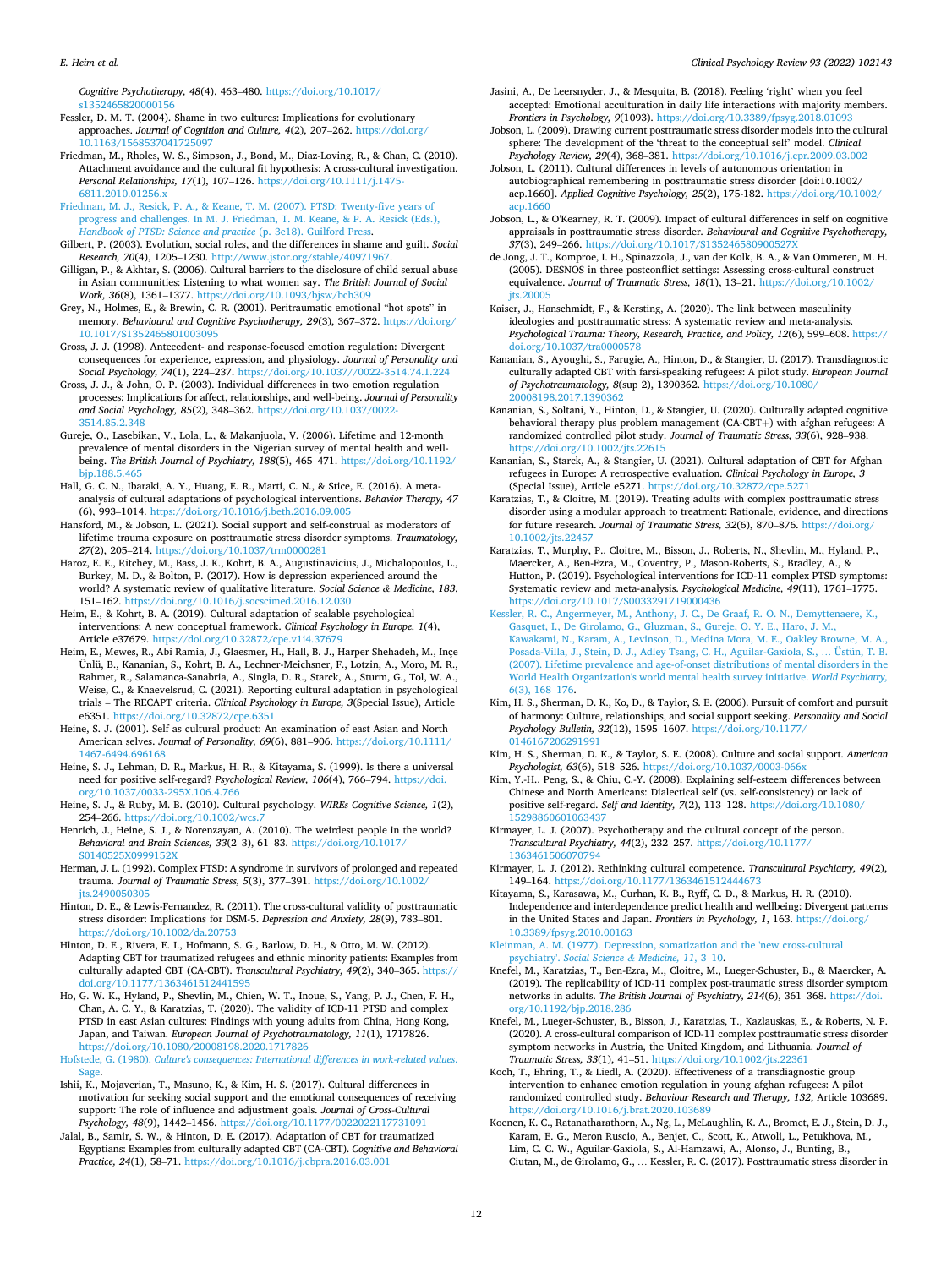<span id="page-12-0"></span>*E. Heim et al.* 

the world mental health surveys. *Psychological Medicine, 47*(13), 2260–2274. [https://](https://doi.org/10.1017/S0033291717000708)  [doi.org/10.1017/S0033291717000708](https://doi.org/10.1017/S0033291717000708) 

- Kohrt, B. A., & Hruschka, D. J. (2010). Nepali concepts of psychological trauma: The role of idioms of distress, ethnopsychology, and ethnophysiology in alleviating suffering and preventing stigma. *Culture, Medicine and Psychiatry, 34*(2), 322–352. [https://doi.](https://doi.org/10.1007/s11013-010-9170-2)  [org/10.1007/s11013-010-9170-2](https://doi.org/10.1007/s11013-010-9170-2)
- Kohrt, B. A., Rasmussen, A., Kaiser, B. N., Haroz, E. E., Maharjan, S. M., Mutamba, B. B., de Jong, J. T., & Hinton, D. E. (2014). Cultural concepts of distress and psychiatric disorders: Literature review and research recommendations for global mental health epidemiology. *International Journal of Epidemiology, 43*(2), 365–406. https://doi.org/<br>10.1093/jie/dvt227 ie/dyt227
- van der Kolk, B. A., Roth, S., Pelcovitz, D., Sunday, S., & Spinazzola, J. (2005). Disorders of extreme stress: The empirical foundation of a complex adaptation to trauma. *Journal of Traumatic Stress, 18*(5), 389–399. <https://doi.org/10.1002/jts.20047>
- Kwon, H., Yoon, K. L., Joormann, J., & Kwon, J.-H. (2013). Cultural and gender differences in emotion regulation: Relation to depression. *Cognition and Emotion, 27*  (5), 769–782.<https://doi.org/10.1080/02699931.2013.792244>
- de Leersnyder, J., Boiger, M., & Mesquita, B. (2013). Cultural regulation of emotion: Individual, relational, and structural sources. *Frontiers in Psychology, 4*, Article 55. <https://doi.org/10.3389/fpsyg.2013.00055>
- de Leersnyder, J., Kim, H., & Mesquita, B. (2015). Feeling right is feeling good: Psychological well-being and emotional fit with culture in autonomy- Versus relatedness-promoting situations [Original Research]. *Frontiers in Psychology, 6*(630). <https://doi.org/10.3389/fpsyg.2015.00630>
- de Leersnyder, J., Mesquita, B., Kim, H., Eom, K., & Choi, H. (2014). Emotional fit with culture: A predictor of individual differences in relational well-being. *Emotion, 14*(2), 241–245. <https://doi.org/10.1037/a0035296>
- de Leersnyder, J., Mesquita, B., & Kim, H. S. (2011). Where do my emotions belong? A study of immigrants' emotional acculturation. *Personality and Social Psychology Bulletin, 37*(4), 451–463. <https://doi.org/10.1177/0146167211399103>
- Lewis, C., Roberts, N. P., Andrew, M., Starling, E., & Bisson, J. I. (2020). Psychological therapies for post-traumatic stress disorder in adults: Systematic review and metaanalysis. *European Journal of Psychotraumatology, 11*(1), 1729633. [https://doi.org/](https://doi.org/10.1080/20008198.2020.1729633) [10.1080/20008198.2020.1729633](https://doi.org/10.1080/20008198.2020.1729633)
- Lewis-Fernández, R., & Kirmayer, L. J. (2019). Cultural concepts of distress and psychiatric disorders: Understanding symptom experience and expression in context. *Transcultural Psychiatry, 56*(4), 786–803. [https://doi.org/10.1177/](https://doi.org/10.1177/1363461519861795)  [1363461519861795](https://doi.org/10.1177/1363461519861795)
- Maercker, A. (2021). Development of the new CPTSD diagnosis for ICD-11. *Borderline Personality Disorder and Emotion Dysregulation, 8*(1), 7. [https://doi.org/10.1186/](https://doi.org/10.1186/s40479-021-00148-8) [s40479-021-00148-8](https://doi.org/10.1186/s40479-021-00148-8)
- Maercker, A., Brewin, C. R., Bryant, R. A., Cloitre, M., van Ommeren, M., Jones, L. M., Humayan, A., Kagee, A., Llosa, A. E., Rousseau, C., Somasundaram, D. J., Souza, R., Suzuki, Y., Weissbecker, I., Wessely, S. C., First, M. B., & Reed, G. M. (2013). Diagnosis and classification of disorders specifically associated with stress: Proposals for ICD-11. *World Psychiatry, 12*(3), 198–206. <https://doi.org/10.1002/wps.20057>
- Maercker, A., & Hecker, T. (2016). Broadening perspectives on trauma and recovery: A socio-interpersonal view of PTSD. *European Journal of Psychotraumatology, 7*, 29303. <https://doi.org/10.3402/ejpt.v7.29303>
- Maercker, A., & Horn, A. B. (2013). A socio-interpersonal perspective on PTSD: The case for environments and interpersonal processes. *Clinical Psychology & Psychotherapy, 20*(6), 465–481. <https://doi.org/10.1002/cpp.1805>
- Mak, M. C. K., Bond, M. H., Simpson, J. A., & Rholes, W. S. (2010). Adult attachment, perceived support, and depressive symptoms in Chinese and American cultures. *Journal of Social and Clinical Psychology, 29*(2), 144–165. [https://doi.org/10.1521/](https://doi.org/10.1521/jscp.2010.29.2.144) [jscp.2010.29.2.144](https://doi.org/10.1521/jscp.2010.29.2.144)
- [Markus, H. R., & Kitayama, S. \(1991\). Culture and the self: Implications for cognition,](http://refhub.elsevier.com/S0272-7358(22)00028-9/rf202203042141162403) [emotion and motivation.](http://refhub.elsevier.com/S0272-7358(22)00028-9/rf202203042141162403) *Psychological Review, 98*(2), 224–253.
- Matsumoto, D., Seung Hee, Y., & Fontaine, J. (2008). Mapping expressive differences around the world: The relationship between emotional display rules and individualism versus collectivism. *Journal of Cross-Cultural Psychology, 39*(1), 55–74. <https://doi.org/10.1177/0022022107311854>
- Matsumoto, D., Yoo, S. H., & Nakagawa, S. (2008). Culture, emotion regulation, and adjustment. *Journal of Personality and Social Psychology, 94*(6), 925–937. [https://doi.](https://doi.org/10.1037/0022-3514.94.6.925)  [org/10.1037/0022-3514.94.6.925](https://doi.org/10.1037/0022-3514.94.6.925)
- [Mesquita, B., De Leersnyder, J., & Albert, D. \(2013\). The cultural regulation of emotions.](http://refhub.elsevier.com/S0272-7358(22)00028-9/rf202203042124337584)  In J. J. Gross (Ed.), *[Handbook of emotion regulation](http://refhub.elsevier.com/S0272-7358(22)00028-9/rf202203042124337584)* (2nd ed., pp. 284–301). Guilford [Publications](http://refhub.elsevier.com/S0272-7358(22)00028-9/rf202203042124337584).
- Mesquita, B., & Frijda, N. H. (1992). Cultural variations in emotions: A review. *Psychological Bulletin, 112*(2), 179–204. [https://doi.org/10.1037/0033-](https://doi.org/10.1037/0033-2909.112.2.179) [2909.112.2.179](https://doi.org/10.1037/0033-2909.112.2.179)
- Mesquita, B., & Walker, R. (2003). Cultural differences in emotions: A context for interpreting emotional experiences. *Behaviour Research and Therapy, 41*(7), 777–793. [https://doi.org/10.1016/S0005-7967\(02\)00189-4](https://doi.org/10.1016/S0005-7967(02)00189-4)
- Mojaverian, T., Hashimoto, T., & Kim, H. S. (2013). Cultural differences in professional help seeking: A comparison of Japan and the U.S. *Frontiers in Psychology, 3*, 615. <https://doi.org/10.3389/fpsyg.2012.00615>
- Mueller, J., Orth, U., Wang, J., & Maercker, A. (2009). Disclosure attitudes and social acknowledgement as predictors of posttraumatic stress disorder symptom severity in Chinese and German crime victims. *The Canadian Journal of Psychiatry, 54*(8), 547–556. <https://doi.org/10.1177/070674370905400807>
- Murray, L. K., Dorsey, S., Haroz, E., Lee, C., Alsiary, M. M., Haydary, A., Weiss, W. M., & Bolton, P. (2014). A common elements treatment approach for adult mental health problems in low- and middle-income countries. *Cognitive and Behavioral Practice, 21*  (2), 111–123.<https://doi.org/10.1016/j.cbpra.2013.06.005>
- Nagulendran, A., & Jobson, L. (2020). Exploring cultural differences in the use of emotion regulation strategies in posttraumatic stress disorder. *European Journal of Psychotraumatology, 11*(1), 1729033. [https://doi.org/10.1080/](https://doi.org/10.1080/20008198.2020.1729033) 20008198.2020.172
- Napier, A. D., Ancarno, C., Butler, B., Calabrese, J., Chater, A., Chatterjee, H., Guesnet, F., Horne, R., Jacyna, S., Jadhav, S., Macdonald, A., Neuendorf, U., Parkhurst, A., Reynolds, R., Scambler, G., Shamdasani, S., Smith, S. Z., Stougaard-Nielsen, J., Thomson, L., … Woolf, K. (2014). Culture and health. *The Lancet, 384*  (9954), 1607–1639. [https://doi.org/10.1016/S0140-6736\(14\)61603-2](https://doi.org/10.1016/S0140-6736(14)61603-2)
- Nickerson, A., Bryant, R. A., Rosebrock, L., & Litz, B. T. (2014). The mechanisms of psychosocial injury following human rights violations, mass trauma, and torture. *Clinical Psychology: Science and Practice, 21*(2), 172–191. [https://doi.org/10.1111/](https://doi.org/10.1111/cpsp.12064)   $cpsp.120$
- Nickerson, A., Cloitre, M., Bryant, R. A., Schnyder, U., Morina, N., & Schick, M. (2016). The factor structure of complex posttraumatic stress disorder in traumatized refugees. *European Journal of Psychotraumatology, 7*, 33253. [https://doi.org/](https://doi.org/10.3402/ejpt.v7.33253) [10.3402/ejpt.v7.33253](https://doi.org/10.3402/ejpt.v7.33253)
- Nuñez, A., González, P., Talavera, G. A., Sanchez-Johnsen, L., Roesch, S. C., Davis, S. M., Arguelles, W., Womack, V. Y., Ostrovsky, N. W., Ojeda, L., Penedo, F. J., & Gallo, L. C. (2016). Machismo, marianismo, and negative cognitive-emotional factors: Findings from the Hispanic community health study/study of Latinos sociocultural ancillary study. *Journal of Latina/o Psychology, 4*(4), 202–217. [https://](https://doi.org/10.1037/lat0000050)  [doi.org/10.1037/lat0000050](https://doi.org/10.1037/lat0000050)
- Owczarek, M., Ben-Ezra, M., Karatzias, T., Hyland, P., Vallieres, F., & Shevlin, M. (2020). Testing the factor structure of the international trauma questionnaire (ITQ) in african community samples from Kenya, Ghana, and Nigeria. *Journal of Loss and Trauma, 25*(4), 348–363. <https://doi.org/10.1080/15325024.2019.1689718>
- Parker, J. D. A., Taylor, G. J., & Bagby, R. M. (2001). The relationship between emotional intelligence and alexithymia. *Personality and Individual Differences, 30*(1), 107–115. [https://doi.org/10.1016/S0191-8869\(00\)00014-3](https://doi.org/10.1016/S0191-8869(00)00014-3)
- Pelcovitz, D., van der Kolk, B., Roth, S., Mandel, F., Kaplan, S., Resick, P., Pelcovitz, D., van der Kolk, B., Roth, S., Mandel, F., Kaplan, S., & Resick, P. (1997). Development of a criteria set and a structured interview for disorders of extreme stress (SIDES) [journal article]. *Journal of Traumatic Stress, 10*(1), 3–16. [https://doi.org/10.1023/](https://doi.org/10.1023/A:1024800212070)  [A:1024800212070](https://doi.org/10.1023/A:1024800212070)
- Pike, K. L. (1967). Etic and emic standpoints for the description of behavior. In *Language*  in relation to a unified theory of the structure of human behavior (2nd rev., pp. 37-72). Mouton & Co. [https://doi.org/10.1037/14786-002.](https://doi.org/10.1037/14786-002)
- Rasmussen, A., Keatley, E., & Joscelyne, A. (2014). Posttraumatic stress in emergency settings outside North America and Europe: A review of the emic literature. *Social Science & Medicine, 109*, 44–54. <https://doi.org/10.1016/j.socscimed.2014.03.015>
- [Resnicow, K., Baranowski, T., Ahluwalia, J. S., & Braithwaite, R. L. \(1999\). Cultural](http://refhub.elsevier.com/S0272-7358(22)00028-9/rf202203042144010792)  [sensitivity in public health: Defined and demystified.](http://refhub.elsevier.com/S0272-7358(22)00028-9/rf202203042144010792) *Ethnicity & Disease, 9*(1), 10–[21](http://refhub.elsevier.com/S0272-7358(22)00028-9/rf202203042144010792).
- [Ryder, A. G., & Chentsova-Dutton, Y. E. \(2015\). Cultural clinical psychology: From](http://refhub.elsevier.com/S0272-7358(22)00028-9/rf202203042125541251) [cultural scripts to contextualized treatments. In L. J. Kirmayer, R. Lemelson, &](http://refhub.elsevier.com/S0272-7358(22)00028-9/rf202203042125541251) C. A. Cummings (Eds.), *Re-visioning psychiatry*[. Cambridge University Press.](http://refhub.elsevier.com/S0272-7358(22)00028-9/rf202203042125541251)
- [Ryder, A. G., Yang, J., Zhu, X., Yao, S., Yi, J., Heine, S. J., & Bagby, R. M. \(2008\). The](http://refhub.elsevier.com/S0272-7358(22)00028-9/rf202203042144122049)  [cultural shaping of depression: Somatic symptoms in China, psychological symptoms](http://refhub.elsevier.com/S0272-7358(22)00028-9/rf202203042144122049)  in North America? *[Journal of Abnormal Psychology, 117](http://refhub.elsevier.com/S0272-7358(22)00028-9/rf202203042144122049)*(2), 300.
- Schug, J., Yuki, M., Horikawa, H., & Takemura, K. (2009). Similarity attraction and actually selecting similar others: How cross-societal differences in relational mobility affect interpersonal similarity in Japan and the USA. *Asian Journal of Social Psychology, 12*(2), 95–103.<https://doi.org/10.1111/j.1467-839X.2009.01277.x>
- Schug, J., Yuki, M., & Maddux, W. (2010). Relational mobility explains between- and within-culture differences in self-disclosure to close friends. *Psychological Science, 21*  (10), 1471–1478. [http://www.jstor.org/stable/41062508.](http://www.jstor.org/stable/41062508)
- Schwartz, S. J., Weisskirch, R. S., Hurley, E. A., Zamboanga, B. L., Park, I. J. K., Kim, S. Y., Umaña-Taylor, A., Castillo, L. G., Brown, E., & Greene, A. D. (2010). Communalism, familism, and filial piety: Are they birds of a collectivist feather? *Cultural Diversity & Ethnic Minority Psychology, 16*(4), 548–560. [https://doi.org/](https://doi.org/10.1037/a0021370) [10.1037/a0021370](https://doi.org/10.1037/a0021370)
- Simiola, V., Neilson, E. C., Thompson, R., & Cook, J. M. (2015). Preferences for trauma treatment: A systematic review of the empirical literature. *Psychological Trauma: Theory, Research, Practice, and Policy, 7*(6), 516–524. [https://doi.org/10.1037/](https://doi.org/10.1037/tra0000038) [tra0000038](https://doi.org/10.1037/tra0000038)
- Soto, J. A., Levenson, R. W., & Ebling, R. (2005). Cultures of moderation and expression: Emotional experience, behavior, and physiology in Chinese Americans and Mexican Americans. *Emotion, 5*(2), 154–165.<https://doi.org/10.1037/1528-3542.5.2.154>
- Soto, J. A., Perez, C. R., Kim, Y. H., Lee, E. A., & Minnick, M. R. (2011). Is expressive suppression always associated with poorer psychological functioning? A crosscultural comparison between european americans and Hong Kong chinese. *Emotion, 11*(6), 1450–1455. <https://doi.org/10.1037/a0023340>
- Taylor, S. E., Welch, W. T., Kim, H. S., & Sherman, D. K. (2007). Cultural differences in the impact of social support on psychological and biological stress responses. *Psychological Science, 18*(9), 831–837. [https://doi.org/10.1111/j.1467-](https://doi.org/10.1111/j.1467-9280.2007.01987.x)  9280.2007.01987.
- Tsai, J. L., Knutson, B., & Fung, H. H. (2006). Cultural variation in affect valuation. *Journal of Personality and Social Psychology, 90*(2), 288–307. [https://doi.org/](https://doi.org/10.1037/0022-3514.90.2.288) [10.1037/0022-3514.90.2.288](https://doi.org/10.1037/0022-3514.90.2.288)
- Ventevogel, P., & Faiz, H. (2018). Mental disorder or emotional distress? How psychiatric surveys in Afghanistan ignore the role of gender, culture and context [Article]. *Intervention, 16*(3), 207–214. [https://doi.org/10.4103/intv.Intv\\_60\\_18](https://doi.org/10.4103/intv.Intv_60_18)
- Wang, Q., & Conway, M. A. (2004). The stories we keep: Autobiographical memory in American and Chinese middle-aged adults. *Journal of Personality, 72*(5), 911–938. <https://doi.org/10.1111/j.0022-3506.2004.00285.x>